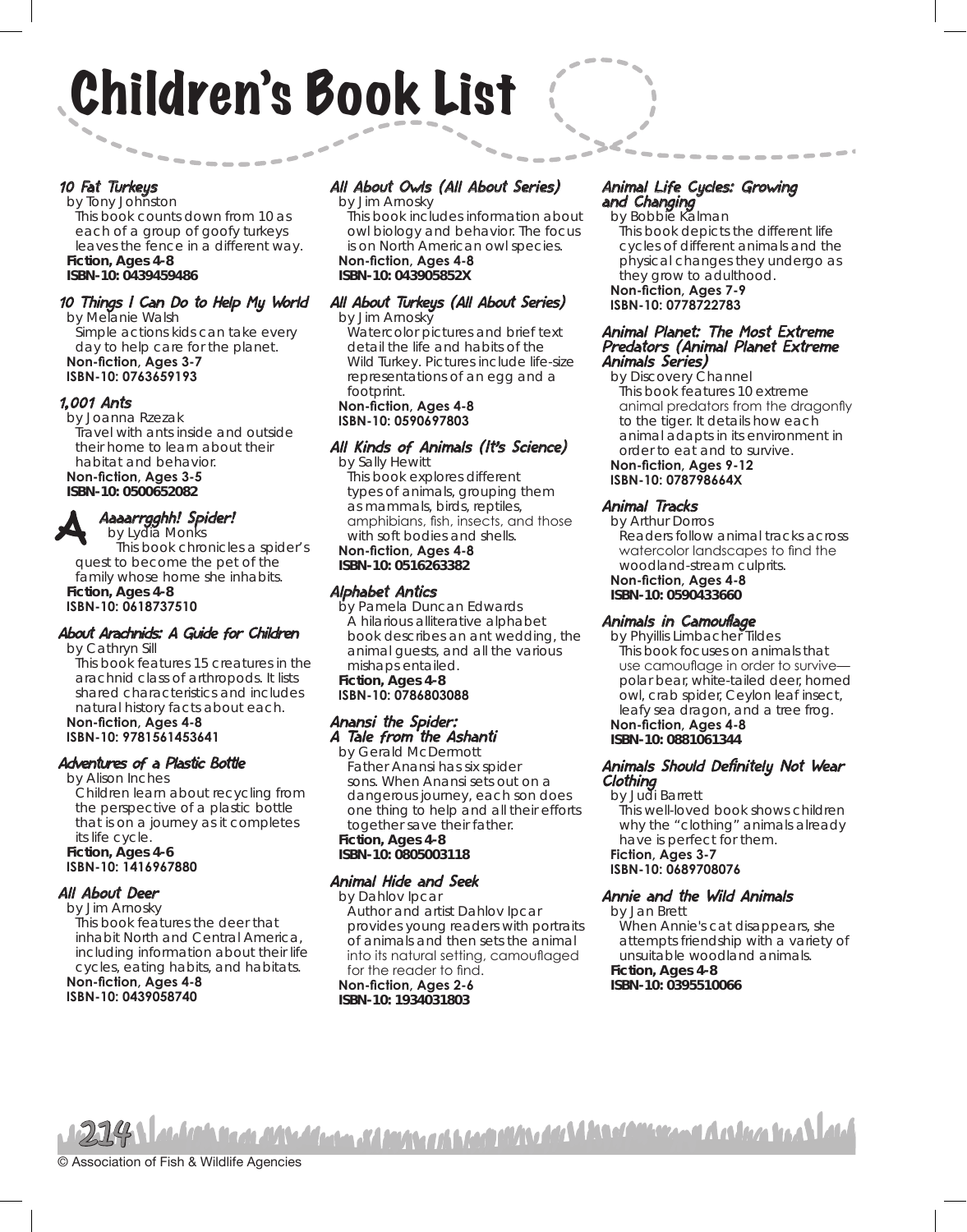

#### The Ant and the Grasshopper

by Amy Lowry Poole A retelling of Aesop's fable about ants busily preparing for winter while the grasshopper enjoys summer. **Fiction, Ages 4-8**

#### **ISBN-10: 0823414779**

........

#### Ant Cities (Let's Read and Find Out Science 2)

by Arthur Dorros A behind-the-scenes story of a deceptively simple hill that will build interest in observing both city and country ants.

**Non-fiction, Ages 4-8 ISBN-10: 006088715X**

#### Ants (The New Creepy Crawly Collection)

by Jenny Vaughan This picture book examines the anatomy, behavior, and colony life of ants. Also includes unusual facts about them and their nests.

**Non-fiction, Ages 4-8 ISBN-10: 0836819101**

#### Are You a Grasshopper? (Backyard Books)

by Judy Allen and Tudor Humphries Outlines the grasshopper's daily experiences, briefly describing hatching, growth and development, characteristics, diet, defense mechanisms, and natural enemies. **Non-fiction, Ages 4-8 ISBN-10: 0753453665**

#### Are You a Lady Bug? (Backyard Books)

by Judy Allen and Tudor Humphries Shows children what life would be like as a ladybug: birth, growth and development, diet, habitat, and natural enemies.

#### **Non-fiction, Ages 4-8 ISBN-10: 0753456036**

#### Are You a Spider? (Backyard Books)

by Judy Allen and Tudor Humphries This book provides an overview on the life cycle, habits and environments of spiders in vivid pictures. **Nonfiction, Ages 4-8 ISBN-10: 0753456095**

#### Around One Log, Chipmunks, Spiders and Creepy Insiders

by Anthony D. Fredericks A fallen oak tree becomes a home for many animals. **Fiction, Ages 4-8 ISBN-10: 1584691389**

#### Autumn Leaves

by Ken Robbins

A photo-essay of trees and leaves in fall from sassafras to poplar to maples. One or two simple sentences give a description or interesting tidbit about each tree or leaf.

#### **Non-fiction, Ages 2-5 ISBN-10: 0439149886**



by Julie Aigner-Clark This set of 30 cards features photos, illustrations and fun facts about mammals, birds, reptiles, amphibians, sea creatures, insects, and spiders.

#### **Non-fiction, Baby-Preschool ISBN-10: 1892309807**

#### Backyard Bear

by Anne Rockwell

A mother bear and her cubs spend a year in the wild until it's time to hibernate. When they wake up in the spring the woods have become

a housing development. **Fiction, Ages 4-8**

**ISBN-10: 0802795730**

#### Backyard Birds (Peterson Field Guides for Young Naturalists)

by Jonathan Latimer and Karen Stray Nolting This field guide helps readers identify 20 backyard birds common to most parts of the U.S. and Canada. The birds are grouped into chapters by predominant color. **Non-fiction, Ages 4-8 ISBN-10: 0395922763**

#### Bald Eagle

by Gordon Morrison This guide first follows the life cycle of an eagle from egg to adult and back again and then provides more detailed information for older readers.

**Non-fiction, Ages 4-8 ISBN-10: 0618386262**

#### The Bald Eagle (Welcome Books)

by Lloyd G. Douglas This book introduces the Bald Eagle and explains why it represents the USA.

**Non-fiction, Ages 4-8 ISBN-10: 0516278746**

## The Barn Owls

by Deborah Kogan Ray A poem following the lives of generations of owls living in a barn as they hunt and care for their young. **Fiction, Ages 4-8 ISBN-10: 0881069825**

## Bat Loves the Night (Read and Wonder)

by Nicola Davies This story illustrates one night in the life of a pipistrelle bat as she flies through the air searching for food for her pup.

**Fiction, Ages 4-8 ISBN-10: 0763624381**

#### Beaks!

by Sneed B. Collard This book features vivid illustrations and clear, easy to follow text depicting the habits of birds and the utility of their beaks.

**Non-fiction, Ages 4-8 ISBN-10: 1570913889**

## Bear (Watch me Grow)

by DK Publishing Readers will learn about hibernation, how bears pick a mate, what they eat, and how they vary in different parts of the world. **Non-fiction, Ages 2-8 ISBN-10: 0756601940**

## Bear-ly There

by Rebekah Raye A child helps the community decide what to do when a bear shows up in the neighborhood.

**Fiction, Ages 5-8 ISBN-10: 0884483144**

## Bears (Blastoff Readers. Level 1)

by Emily Green Introduces young readers to bears, including their diet, their homes, and the physical characteristics.

**Non-fiction, Ages 5-8 ISBN-10: 1600144370**

#### Bears: Polar Bears, Black Bears and Grizzly Bears

by Deborah Hodge Introduces three North American bear species, including the habitat, lifecycle, diet, and many interesting facts.

**Non-fiction, Ages 5-8 ISBN-10: 1550743555**

<u>rta alara ta al-dahin man attachan artama</u> 215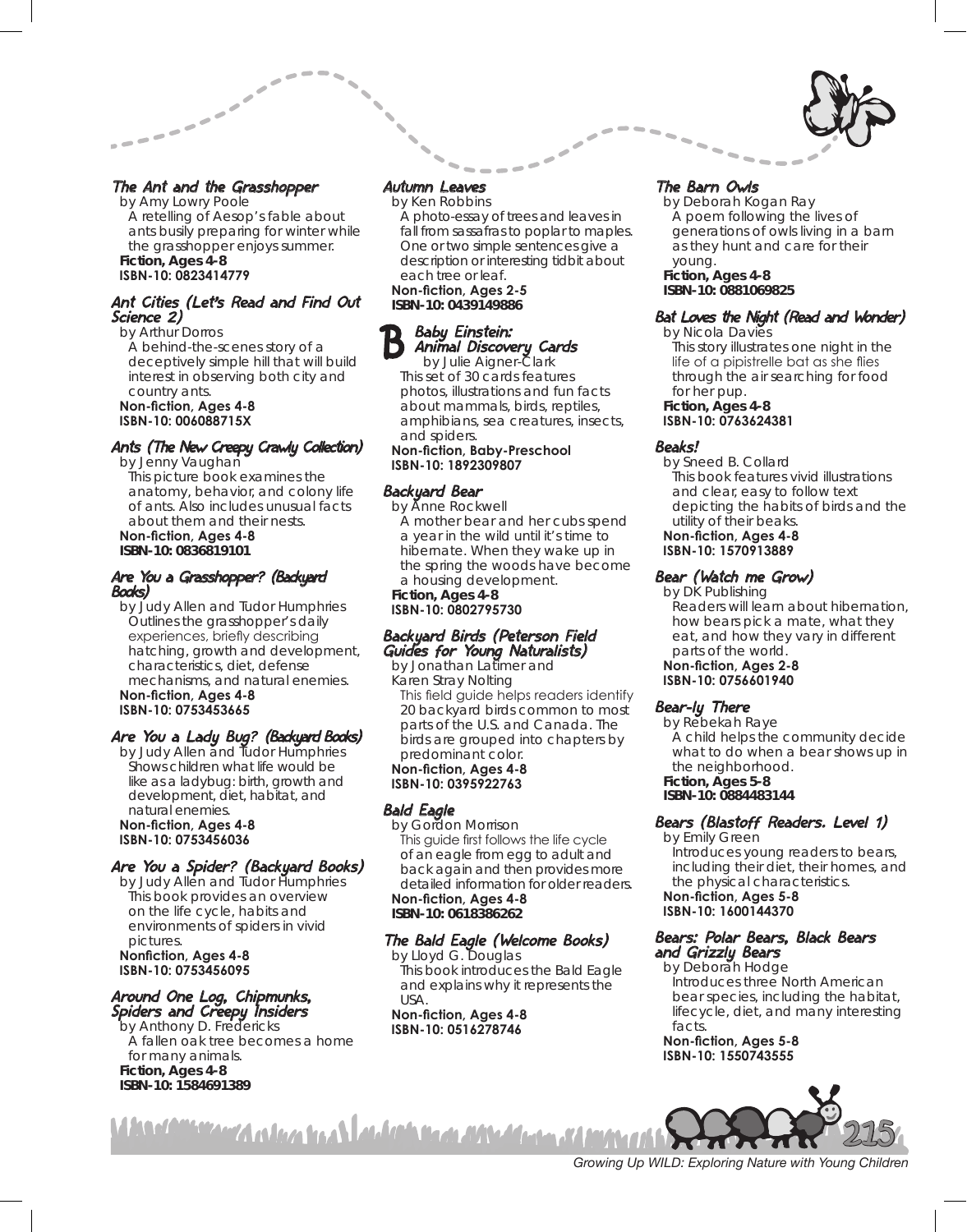## Beautiful Birds

by Jean Roussen & Emmanuelle Walker An alphabet book of birds with stunning design. **Non-fiction, Ages 3-5 ISBN-10: 1909263291**

#### A Beetle is Shy

by Dianna Hutts Aston & Sylvia Long Through poetic language and beautiful design, this book explores the world of beetles. **Non-fiction, Ages 5-6 ISBN-10: 1452127125**

## Berries, Nuts, and Seeds (Take-Along Guide)

by Diane L. Burns This book describes a variety of berries, nuts, and seeds that might be found on a nature walk. Includes identification information. **Non-fiction, Ages 7-10**

**ISBN-10: 1559715731**

#### The Best Bug Parade

by Stuart Murphy

A parade of bugs is the venue for learning sequencing, relationships, comparisons and other math concepts and skills.

#### **Fiction, Ages 4-8 ISBN-10: 0064467007**

#### Big Al

by Andrew Clements Big Al just wants friends, but he's a big scary-looking fish and the little fish fear him. One day they get caught by a fishing net and Big Al proves what a friend he can be.

#### **Fiction, Ages 4-7 ISBN-10: 0689817223**

## The Biggest Bear

by Lynd Ward Johnny Orchard brings home a playful bear cub that soon becomes huge and a nuisance to the neighbors. **Fiction, Ages 4-8**

## **ISBN-10: 0395148065** Biggest, Strongest, Fastest

by Steve Jenkins

This is an informative introduction to the world records held by fourteen members of the animal kingdom. Illustrations compare each animal's size in relation to something familiar. **Non-fiction, Ages 4-8** 

 **ISBN-10: 0395861365**

## Big Tracks, Little Tracks:<br>Following Animal Prints<br>(Let's-Read-and-Find-Out Science)

by Millicent Ellis Selsam This classic text teaches young readers how to track animals by finding footprints and other clues. **Non-fiction, Ages 4-8 ISBN-10: 0064451941**

## Bird, Butterfly, Eel

by James Prosek Explore the lives of three species that live at the same coastal farm in the summer, but travel far away from one another during the rest of the year. **Fiction, Ages 6-8 ISBN-10: 0545227391**

#### Birds

by Kevin Henkes A young girl's imagination and curiosity are stimulated as she watches birds from her window. **Fiction, Ages 3-5 ISBN-10: 0061363047**

#### Black Bear Cub (Smithsonian Wild Heritage Collection)

by Alan Lind

Black Bear cubs emerge from their den into a springtime wonderland of flowers. Their mother teaches them how to survive in the forest. **Fiction, Ages 4-8 ISBN-10: 1568990952**

#### Blueberries for Sal

by Robert McCloskey A tale of a little girl and a baby bear hunting for blueberries one bright summer day. **Fiction, Ages 2-8 ISBN-10: 014050169X**

## Budding Biologist, Am I an Insect?

by Kristine Duehl Through guided questions, young learners distinguish insects from other animals. **Non-fiction, Ages 4-8 ISBN-10: 0985548100**

#### Bur Bur's Fishing Adventure: Learn Fun Things About Fishing and What to Bring! (Bur Bur & Friends)

by Joanne Pastel, Kakie Fitzsimmons, and Bill Dunlap

Bur Bur goes on his first fishing expedition with his dad and catches his first fish. **Fiction, Ages 4-8**

**ISBN-10: 0977712133**

## The Busy Tree

by Jennifer Ward A rhyming text describes the activities that go on in a tree, including the wildlife the tree supports. **Fiction, Ages 3-7**

**ISBN-10: 0761455509**

#### A Butterfly is Patient

by Dianna Hutts Aston & Sylvia Long Through poetic language and beautiful design, this book explores the world of butterflies. **Non-fiction, Ages 5-6 ISBN-10: 0545605465**

Cactus Hotel

by Brenden Guiberson The plant's 200-year life cycle is presented chronologically, clearly demonstrating plant development and adaptation techniques for survival in a desert habitat. C

**Non-fiction, Ages 4-8 ISBN-10: 080508228X**

## Can I Keep Him?

by Steven Kellogg Arnold wants a pet. His mother guides him gently in the right direction, but not before Arnold comes up with some inappropriate wildlife choices.

**Fiction, Ages 4-8 ISBN-10: 014054867X** 

## The Carrot Seed Board Book

by Ruth Krauss A little boy plants a carrot seed and even though everyone insists that it won't come up, he tends to it patiently. To everyone's surprise, his carrot wins first prize at the fair.

**Fiction, Baby-Preschool ISBN-10: 0694004928**

#### Cat in the Hat, Knows a Lot About That!: I Love the Nightlife!

by Tish Rabe Sally, Nick, and the Cat in the Hat rely on the help of nocturnal animals who use their keen vision, hearing, and sense of smell to locate the Cat's lost hat.

**Fiction, Ages 3-7 ISBN-10: 0375863547**

#### Chameleon, Chameleon

by Joy Cowley Madagascar panther chameleons are used to illustrate the story of a chameleon as it searches for food and a new home.

**Fiction, Ages 4-8 ISBN-10: 0439666538**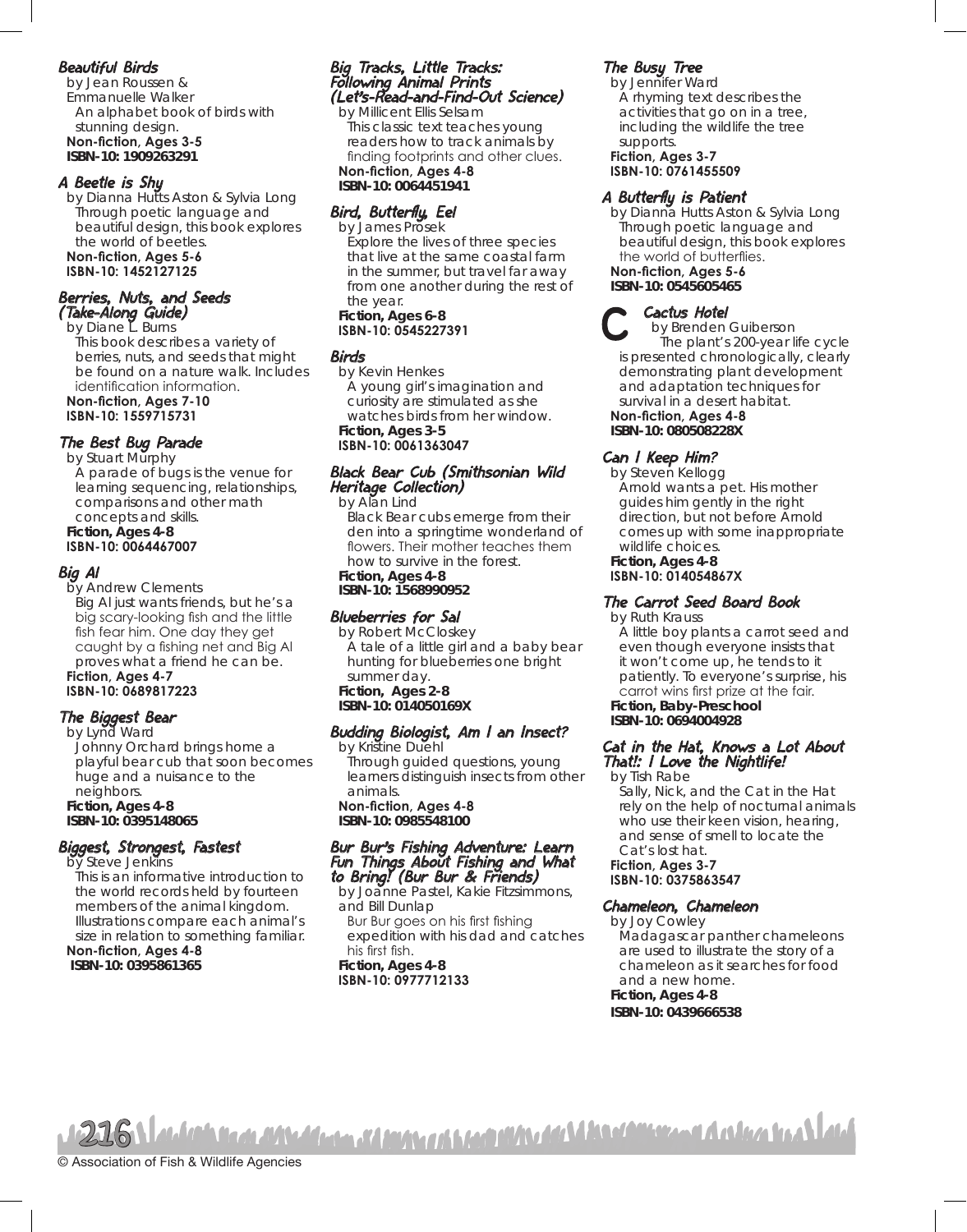#### Chickens Aren't the Only Ones (World of Nature Series)

by Ruth Heller Bright illustrations and rhymes are the means for discovering the variety of animals that lay eggs. **Non-fiction, Ages 4-8 ISBN-10: 0698117786**

#### Children of the Earth…Remember

by Schim Schimmel Pictures and verse remind us how everyone, including animals, are connected. **Fiction, Ages 4-8 ISBN-10: 1559716401**

#### Claws, Coats, and Camouflage: The Ways Animals Fit Into Their World

by Susan E. Goodman Photographs and text demonstrate how animals fit into their environment, stay safe, obtain food, and reproduce. **Non-fiction, Ages 4-8** 

**ISBN-10: 0761318658**

#### Cleaning Up Litter (Help the Environment)

by Charlotte Guillain This is a series designed to make children aware of the effect they have on the environment. Photographs provide visual reinforcement of learning. **Non-fiction, Ages 4-8 ISBN-10: 143290891X**

## Clifford's First Autumn

by Norman Bridwell Clifford the Small Red Puppy enjoys his first autumn sniffing falling leaves and admiring the wonderful colors. **Fiction, Ages 4-8 ISBN-0590341308**

## Climbing Tree Frogs (Pull Ahead Books)

by Ruth Berman Facts and questions about tree frogs and a map of where each species can be found in North America. **Non-fiction, Ages 4-8 ISBN-10: 0822536110**

## Cobweb Christmas:

The Tradition of Tinsel by Shirley Climo Spiders leave cobwebs all over an old woman's Christmas tree and Kris Kringle turns them into silver and gold. **Fiction, Ages 4-8** 

**ISBN-10: 0060290331**

## A Color of His Own

by Leo Lionni

One chameleon isn't happy with his changeable appearance so he decides to stay on a leaf so he can remain green. Then autumn comes and the leaf and he change colors. **Fiction, Ages 4-8** 

#### **ISBN-10: 0375836977**

## A Cool Drink of Water

by Barbara Kerley Gorgeous photographs and spare text give global perspective to the idea that water is basic to all human life.

**Non-fiction, Ages 1-5 ISBN-10: 0792267230** 

#### Crinkleroot's Guide to Knowing Animal Habitats

by Jim Arnosky Cheerful, bearded woodsman Crinkleroot finds all kinds of wildlife in wetlands, woodlands, grasslands, and cornfields. **Fiction, Ages 4-8**

## **ISBN-10: 0689835388**



## Daylight, Starlight Wildlife

by Wendell Minor Compare and contrast day and night in nature, including the behaviours of diurnal and nocturnal wildlife species.

**Non-fiction, Ages 3-5 ISBN-10: 0545946049**

## Dear Children of the Earth

by Schim Schimmel This book is a letter from Mother Earth, letting us know that the animals that live here need us. **Fiction, Ages 4-8**

**ISBN-10: 1559712252**

#### Dear Fish

by Chris Gall While visiting the beach with his family, a young boy tosses a bottled message into the sea inviting the fish to visit him. The fish show up in his hometown and chaos ensues.

#### **Fiction, Ages 4-8 ISBN-10: 0316058475**

## The Deer Family (Zoobooks Series)

by Timothy L. Biel This edition of Zoobooks includes information about the deer family such as species, habitats, and diet.

#### **Non-fiction, Ages 5-10 ISBN-10: 0937934372**

## The Deer in the Wood

by Laura Ingalls Wilder Laura and Mary listen to Pa talk about meeting a mother deer and her baby fawn deep in the Big Woods of Wisconsin. **Fiction, Ages 4-8**

**ISBN-10: 0694008796**

<u>Machairmeachadha ta a lachair nach Mhallain a' Leopa</u>

## Deer, Moose, Elk, and Caribou<br>(Kids Can Press Wildlife Series)

by Deborah Hodge Simple text and detailed illustrations explain where and how deer live, how they give birth, what they eat, anatomy and much more.

**Non-fiction, Ages 4-8 ISBN-10: 1550746677** 

## Diary of a Fly

by Doreen Cronin A fly wants to be a superhero. From a ladybug baby-sitter to flying lessons by the clothesline, Fly has a lot to learn. **Fiction, Ages 4-8 ISBN-10: 0060001569**

## Diary of a Spider

by Doreen Cronin The life of a young spider is filled with all sorts of adventures from molting to vacuum cleaners to spiderhuman relationships. **Fiction, Ages 4-8 ISBN-10: 0060001534**

#### Diary of a Worm

by Doreen Cronin This book gives a humorous account of a worm's life from the perspective of the worm family's young son. **Fiction, Ages 4-8** 

#### **ISBN-10: 006000150X**

## Discovering Deer (Discovering Nature)

by Jill Bailey This volume looks at the many species of deer living in the forests and grasslands of the world. **Non-fiction, Ages 4-8 ISBN-10: 0531181960** 

#### Do All Spiders Spin Webs? (Scholastic Q & A)

by Melvin and Gilda Berger This book covers the physical and behavioral characteristics common to all spiders—anatomy, senses, courting behavior, egg-hatching, and more. **Non-fiction, Ages 4-8** 

**ISBN-10: 0439148812**

## Dotty

by Paola Opal When Dotty wants to cross the stream like her mother, she looks at how other animals get across. **Fiction, Ages 2-4**

## **ISBN-10: 1897476543**

#### Dream Weaver

by Jonathan London A tiny yellow spider spins her fragile web as a young boy watches. Before the boy knows it, the spider's world has become his own. **Fiction, Ages 4-8** 

**ISBN-10: 0152009442**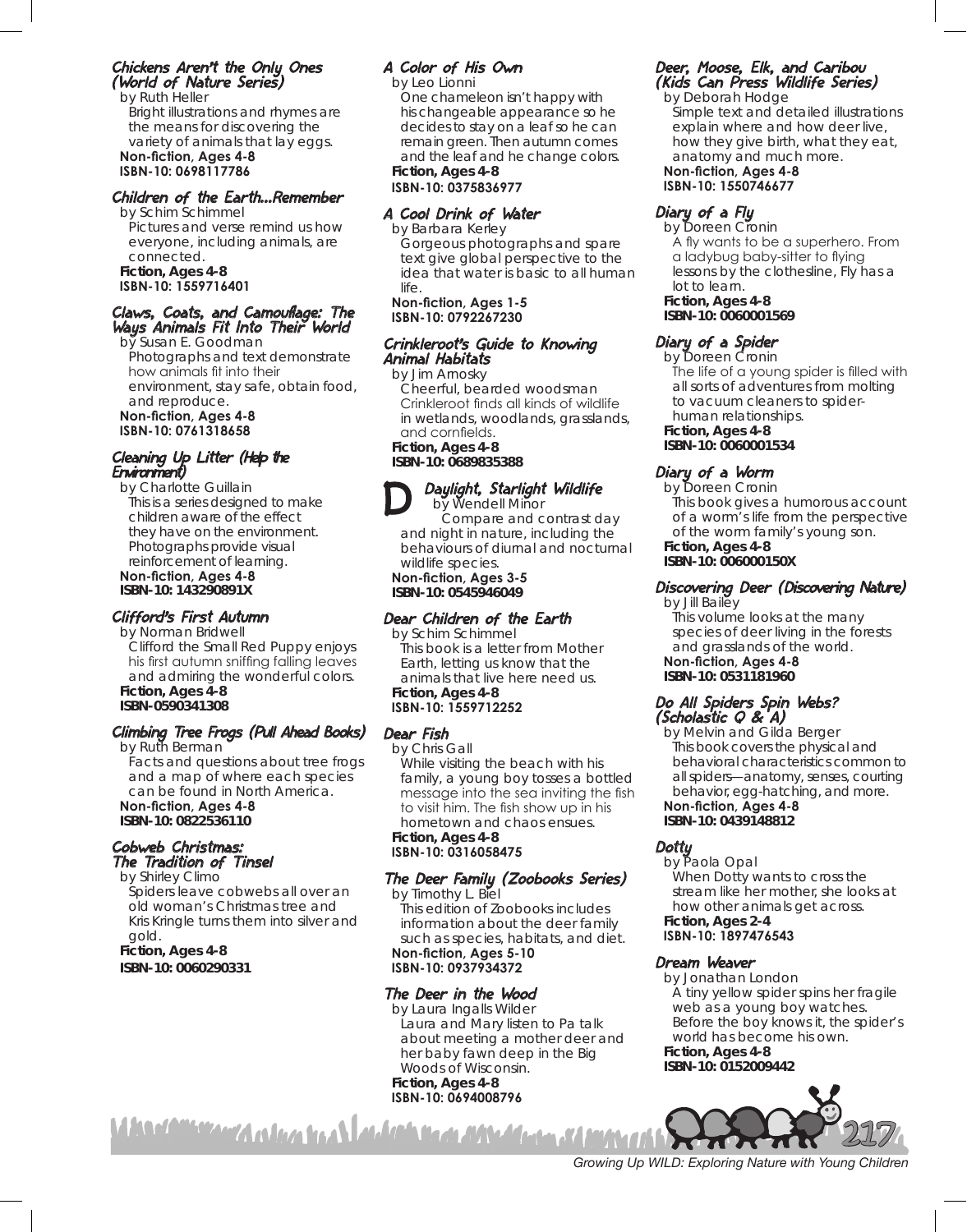#### A Drop around the World

by Barbara Shaw McKinney This book shows water's forms and the water cycle and illustrates how water impacts plants, animals and human society around the world. **Nonfiction, Ages 9-12 ISBN-10: 1883220726**

#### Drop of Water

by Gordon Morrison The story of how a young boy realizes the importance of water through following a stream and seeing how nature uses water. **Non-fiction, Ages 5-8**

**ISBN-10: 0618585575**

#### The Earth and I by Frank Asch

A picture book describing the many ways a boy and Earth are friends – growing together, dancing, being sad, and being happy. **Fiction, Ages 4-8 ISBN-10: 0152063951** E

#### Earth Hour: A Lights-Out Event for Our Planet

by Nanette Heffernan Each year, at 8:30 on a Saturday night near the spring equinox, people around the globe turn out their lights in observance of Earth Hour.

**Non-fiction, Ages 3-7 ISBN-10: 1580899420**

#### An Earthworm's Life (Nature Up Close)

by John Himmelman This book describes, in simple text and illustrations, the daily activities and life cycle of the earthworm. **Fiction, Ages 4-8**

**ISBN-10: 0516265350**

#### Earthworms

by Lisa Amstutz Discover the form, habitat, and behaviors of earthworms. **Non-fiction, Ages 6-8 ISBN-10: 1515781073**

#### Earthworms

by Claire Llewellyn and Barrie Watts Through large colorful photographs, this book explains a great deal about the earthworm. **Non-fiction, Ages 4-8 ISBN-10: 0531148254** 

#### Eat Like a Bear

by April Pulley Sayre Posing the question, "Can you eat like a bear?" this book follows a brown bear as it forages for food throughout the year. Each month provides a different delicacy. Details are provided about the diet of the brown bear.

**Fiction, Ages 4-8 ISBN-10: 805090398**

218

## Egg to Bird (Cycles of Life)

by Carolyn Scrace Through vivid illustrations and diagrams, the author details the life cycle of birds. **Non-fiction, Ages 5-10** 

**ISBN-10: 0531148408**

#### Energy Makes Things Happen (Let's-Read-and-Find-Out Science 2)

by Kimberly Brubaker Bradley This book introduces the concept of energy and explains how it is used through examples such as kites flying in the wind, moving rocks, and sunlight helping plants make food. **Non-fiction, Ages 4-8 ISBN-10: 0064452131**

## Every Autumn Comes the Bear

by Jim Arnosky This book tells of a bear and his habits on his yearly visit to the wooded hill behind the author's Vermont farm. **Fiction, Ages 4-8 ISBN-10: 0698114051**

#### Exploring Land Habitats

by Margaret Yatsevich-Phinney Learn about a variety of land habitats including the deciduous forests of the eastern US, the Canadian tundra, the Amazon rain forest, and the African savannas. **Non-fiction, Ages 4-8** 

## **ISBN-10: 1879531380**

The Fall of Freddie the Leaf: A Story of Life for All Ages by Leo Buscagalia, PhD Freddie and his leaf friends experience the changing seasons and learn that death is a part of life. **Fiction, Ages 4-8 ISBN-10: 0943432892** F

## Farm Crops (Let's See Library)

by Jennifer Blizin Gillis This book gives an introduction to farm crops and how they are harvested. **Non-fiction, Ages 4-8 ISBN-10: 0756506697**

#### Fine Feathered Friends: All About Birds (Cat in the Hat's Learning Library)

by Tish Rabe

The Cat in the Hat visits Dick and Sally to teach them all about birds. Along with Thing One and Thing Two he introduces them to several birds and gets them home just in time. **Fiction, Ages 4-8**

**ISBN-10: 0679883622**

## First Guide to Trees (Peterson Field Guides)

by George A. Petrides North American trees are divided into six groups and within those categories, trees that look alike are compared in text and illustration. Also includes ecology and natural history. **Non-fiction**

**ISBN-10: 0395911834**

## Fish Eyes: A Book You Can Count On

by Lois Ehlert Brightly colored fish swim through this counting book. **Fiction, Ages 2-6 ISBN-10: 0152280510** 

#### Fish is Fish

by Leo Lionni A fish and a tadpole are friends. The tadpole becomes a frog and explores the world. Fish jumps out to see for himself but tadpole saves him. Fish realizes he needs water to survive. **Fiction, Ages 4-8**

#### **ISBN-10: 0394827996**

#### Fishing In A Brook: Angling Activities for Kids (Acitvities for Kids)

by Lawson Drinkard This children's activity book teaches fishing skills in a fun, interesting way.

**Non-fiction, Ages 4-8 ISBN-10: 0879059400**

#### Follow Those Feet! (Dora the Explorer Ready-to-Read, Level 1)

by Christine Ricci Dora and Boots found footprints in the sandbox. Whose feet made them?

**Fiction, Ages 4-8 ISBN-10: 043953979X**

#### The Foolish Tortoise

by Eric Buckley

Eric Carle illustrates the story of a tortoise who takes off his shell because he wants to move more quickly. After a few frights, he rediscovers the value of going slowly and safely. **Fiction, Ages 2-7** 

**ISBN-10: 0887083234**

#### Footprints in the Sand (Hello Reader Level 1)

by Cynthia Benjamin Pictures and simple text depict desert animals and the tracks they leave in the sand as they rush to their homes. **Fiction, Ages 4-8 ISBN-10: 059044087X**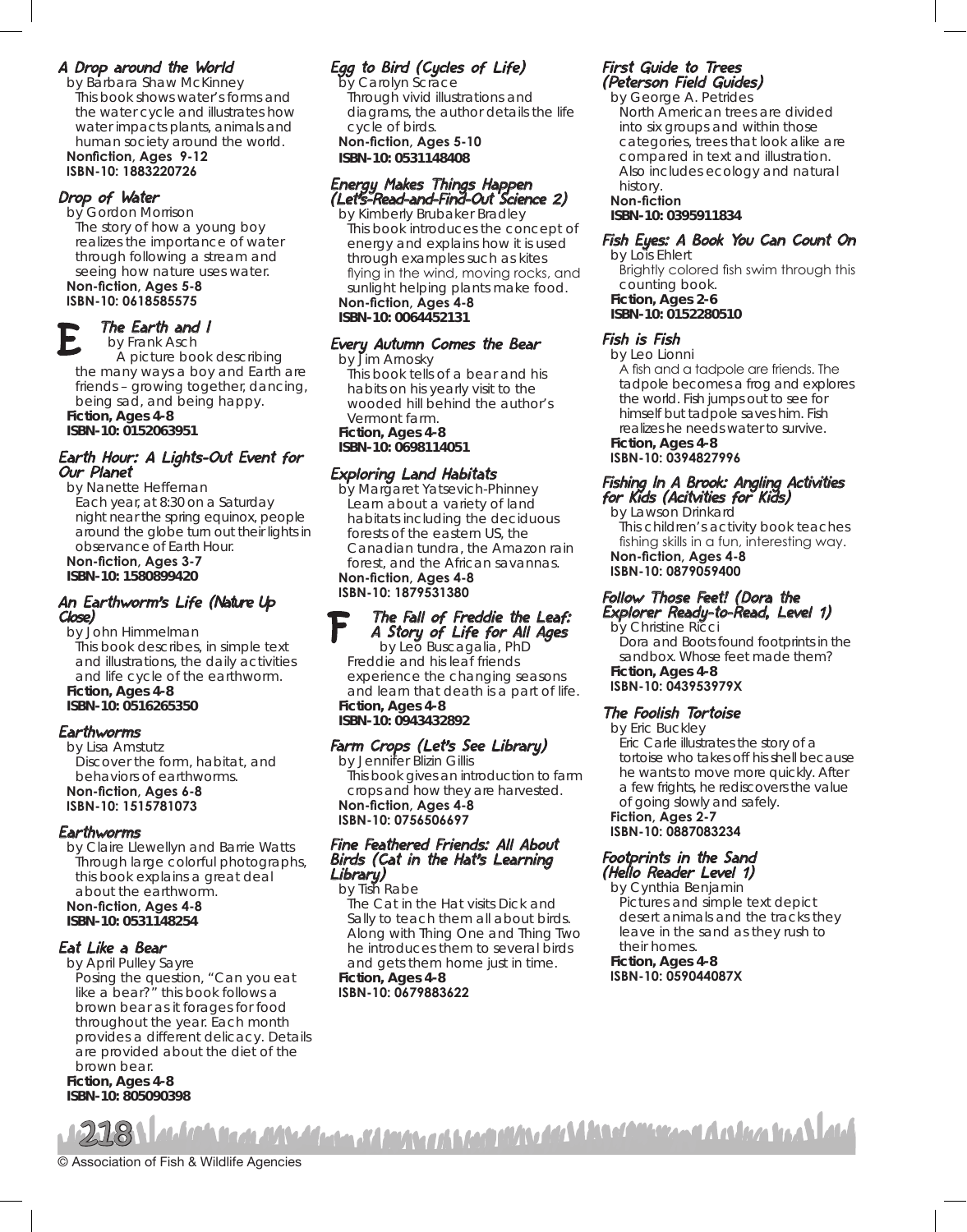## Footprints in the Snow (Hello Reader! Level 1)

by Cynthia Benjamin Readers will see animal tracks and follow the footprints to the homes of a deer, an owl, a bear, and other animals. **Non-fiction, Ages 4-8**

**ISBN-10: 0590466631**

## Forest Animals

(Animals in Their Habitats)

by Francine Galko This book explores the animals who live in the forest. **Non-fiction, Ages 4-8 ISBN-10: 1403404364** 

#### Freshwater Fishing

by Allan Morey This photo-illustrated book describes the basics of fishing, including information on gear, bait, tackle, and safety. **Non-fiction, Ages 4-8 ISBN-10: 1681520780**

## The Frog (Life Cycles)

by Sabrina Crewe This book describes the habitat, eating habits, and life cycle of frogs. **Non-fiction, Ages 4-8 ISBN-10: 0817262326** 

#### Frogs, Toads, and Turtles (Take-Along Guide)

by Diane Burns This book has colorful pictures, short explanations of animals, their habitats, eating habits, and popular anecdotes. Includes projects. **Non-fiction, Ages 4-8 ISBN-10: 1559715936**

#### From Puppy to Dog: Following the Life Cycle

by Suzanne Slade This book explains the life cycle of a golden retriever. It also includes a chart, fun facts and a glossary for young readers. **Non-fiction, Ages 5-7** 

**ISBN-10: 1404849289**

#### From Seed to Plant (Rookie Read-About Science)

by Allan Fowler This book describes the development of a seed into a plant by means of pollination, fertilization, and seed dispersal. **Non-fiction, Ages 4-8**

**ISBN-10: 0516273078** 

## From Seed to Plant

by Gail Gibbons This book introduces plant reproduction, covering pollination, seed dispersal, and growth from seed to plant. **Non-fiction, Ages 4-8 ISBN-10: 0823410250**

## A Fruit is a Suitcase for Seeds

by Jean Richards On each page, one or two short lines of text appear beneath a large painting, introducing seeds and their purpose and growth. **Non-fiction, Ages 4-8 ISBN-10: 0822559919**

## Garbage Collectors G

by Paulette Bourgeois Garbage collectors Sam and Marbel teach children about recycling, reusing and environmental stewardship.

**Fiction, Ages 4-9 ISBN-10: 1550748262**

## The Giving Tree

by Shel Silverstein This parable about the gift of giving is told throughout the life of a boy who grows into a man and the tree that selflessly gives him everything she has. **Fiction, Ages 4-8** 

**ISBN-10: 0060256656**

#### Gobble, Gobble

by Cathryn Falwell Follow a girl's discoveries as she observes a flock of wild turkeys in the course of a year.

#### **Non-fiction, Ages 3-8 ISBN-10: 1584691495**

#### Golden Guides

by Various Authors This series includes beginners guides to natural history for all ages. **Non-fiction, All Ages**

**ISBN-10: 1582381364 (Butterflies and Moths); 1582381283 (Birds); 1582381291 (Insects); 1582381445 (Mammals); 1582381313 (Reptiles and Amphibians); 1582381569 (Spiders and Their Kin); 158238133X (Trees); 1582381607 (Weeds); and 1582381623 (Wildflowers)**

#### Gone Again Ptarmigan

by Jonathan London Follows the life of two ptarmigans who survive by blending into the environment with white feathers in winter and mottled white and brown feathers in the summer.

#### **Fiction, Ages 4-8 ISBN-10: 0792275616**

#### Gone Fishing

by Earlene R. Long The life in a day of fishing for a young boy and his father. **Fiction, Ages 4-7 ISBN-10: 395442362**

## Granddad's Fishing Buddy

by Mary Quigley Granddad says he's going fishing with his buddy and Sara asks to go along. She searches for his buddy all day and eventually realizes it's the heron fishing along with them. **Fiction, Ages 4-8 ISBN-10: 0803729421**

#### Grandpa's Garden

by Stella Fry The protagonist of this story experiences the magic of gardening and watching fruits and vegetables grow. **Fiction, Ages 5-6 ISBN-10: 1846868092**

## Grasshopper on the Road (I Can Read Book 2)

by Arnold Lobel Grasshopper goes on a journey and along the way meets animals who are too busy to enjoy the sights and sounds of nature. **Fiction, Ages 4-8**

**ISBN-10: 006444094X**

## Grasshoppers (Nature's Friends Series)

by Ann R. Heinrichs This book covers the body parts, habits, life cycle, and types of grasshoppers as well as their relationship to humans. **Non-fiction, Ages 4-8 ISBN-10: 075651231X**

#### The Great Kapok Tree: A Tale of the Amazon Rain Forest

by Lynne Cherry

A man is sent into the rainforest to chop down a kapok tree but when he falls asleep the rainforest animals surround him and plead with him to spare their home. **Fiction, Ages 4-8**

#### **ISBN-10: 0152026142**

#### The Great Race: The Story of the Chinese Zodiac

by Dawn Casey The Jade Emperor decides to hold a race to determine the order of the years. Thirteen creatures maneuver for position but the clever rat wins first place. **Fiction, Ages 4-8**

**ISBN-10: 1905236778**

#### Green

by Laura Vaccaro Seeger This Caldecott Honor book is a tribute to the color green and its various shades in our natural world. **Non-fiction, Ages 2-6 ISBN-10: 1596433973**

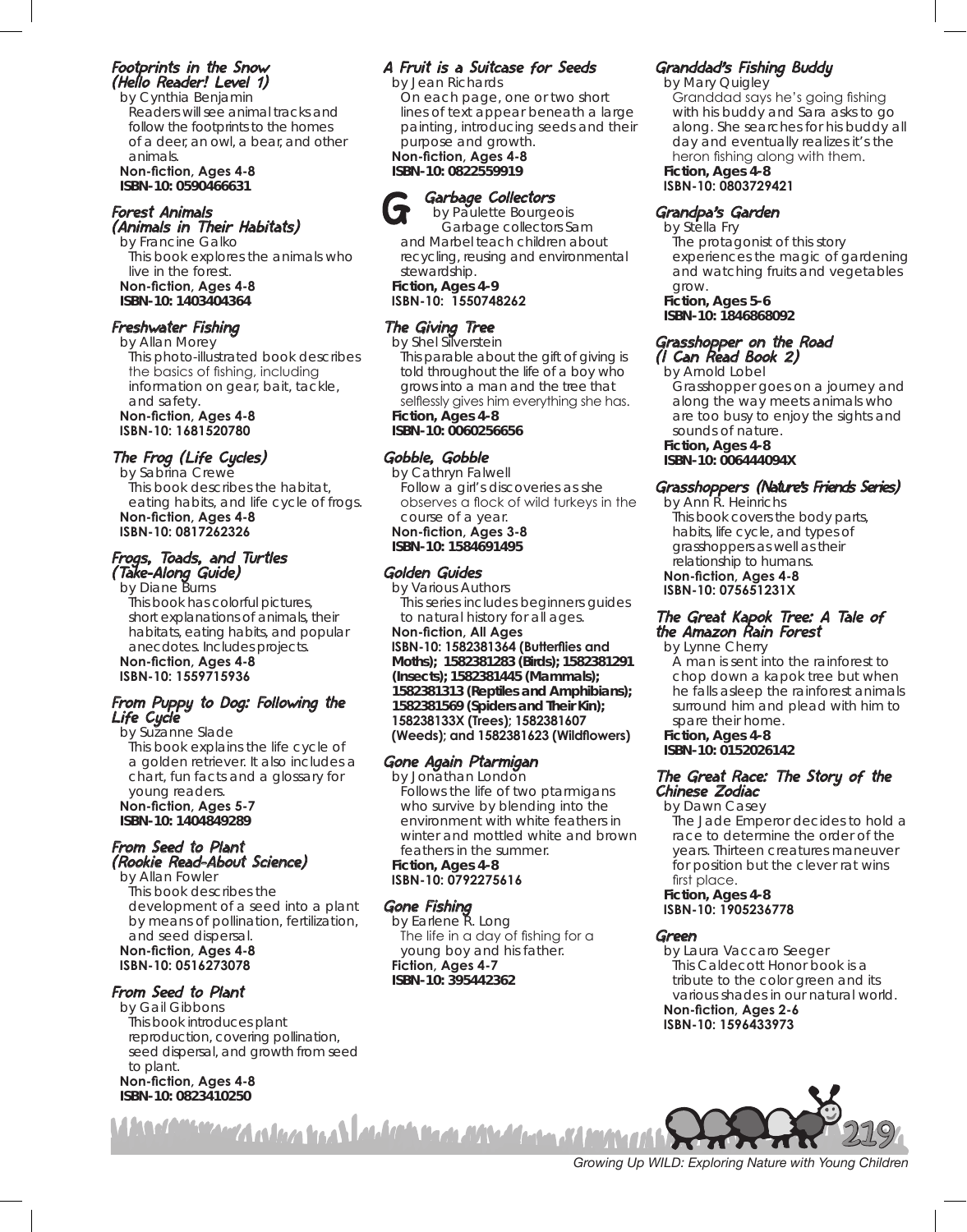## Growing Frogs

by Vivian French A young girl collects frog spawn from a pond and brings it home. Over the next week or so she watches tadpoles turn into frogs and then returns them to the pond. **Fiction, Ages 4-8 ISBN-10: 076362232X** 

## Have You Seen Birds?

by Joanne Oppenheim A picture book that depicts a variety of birds seen throughout the year and in different habitats. H

**Non-fiction, Ages 4-8 ISBN-10: 0590270303** 

## Hello Fish!: Visiting the Coral Reef

by Sylvia Earle Vivid photographs and brief text introduce 12 fish that live in or around coral reefs from the perspective of a diver.

**Non-fiction, Ages 4-8 ISBN-10: 0792266978**

## Herman and Marguerite: An Earth Story

by Jay O'Callahan Herman the earthworm meets Marguerite the caterpillar and they strike up a friendship. They share adventures and help revive an orchard. **Fiction, Ages 4-8 ISBN-10: 1561452831**

#### Hey Little Ant

by Phillip M. Hoose and Hannah Hoose

The text consists of the lyrics of a song about a boy and the ant he was about to step on. The book asks readers to look at life from an insect's point of view. **Fiction, Ages 4-8**

## **ISBN-10: 1883672546**

#### Hey Water!

by Antoinette Portis A girl discovers the properties, sources, forms, and benefits of water. **Fiction, Ages 4-8 ISBN-10: 0823441555**

Hiding in the Woods: A Nature Trail Book

by Maurice Pledger Little Deer and his mouse friend encounter all sorts of animals hiding in the forest, learning the importance of camouflage. **Fiction, Ages 4-8**

## **ISBN-10: 1592231519**

## High Ridge Gobbler: A Story of the American Wild Turkey

by David Stemple This book describes the life of a group of young turkeys from infancy to adulthood. **Non-fiction, Ages 4-8 ISBN-10: 1563979330**

#### Hike

by Pete Oswald In this nearly wordless story, a child and father go on a hike in the mountains and connect with one another and nature. **Fiction, Ages 4-8 ISBN-10: 153620157X**

#### The Hike

by Alison Farrell Three girls venture out for a day of hiking. Labeled illustrations help young readers discover plants and wildlife. **Fiction, Ages 3-5**

**ISBN-10: 145217461X**

## A House for Hermit Crab

by Eric Carle Hermit Crab must move to a bigger shell because he's outgrown the one he's in. His new shell seems plain until other sea creatures help him to decorate it.

#### **Fiction, Ages 4-8 ISBN-10: 1416903097**

## A House Is a House for Me

by Mary Ann Hoberman This book uses a rhyme about houses from anthills to dog kennels and from corn husks to pea pods. **Fiction, Ages 4-8 ISBN-10: 0142407739**

## A House Spider's Life (Nature Up Close)

by John Himmelman This book follows the life of a house spider from egg to adult and chronicles its interactions with the humans living in the house. **Fiction, Ages 4-8 ISBN-10: 0516265369**

#### How and Why Birds Use Their Bills (How and Why Series)

by Elaine Pascoe This book shows how and why birds use their bills in 16 pages. **Non-fiction, Ages 4-8 ISBN-10: 157471659X**

#### How and Why Seeds Travel (How and Why Series)

by Elaine Pascoe This book shows how and why seeds travel in 16 pages. **Non-fiction, Ages 4-8 ISBN-10: 1574716581**

## How Kids Grow

by Jean Marzollo and Nancy Sheehan

Through the art of photographs, this book shows how children grow and change from tiny babies to six- and seven-year-olds.

**Non-fiction, Ages 4-8** 

**ISBN-10: 059045062X** 

#### How Many Ants? (Rookie Readers)

by Larry Brimer Ants increase by multiples of ten as they march up a large hill towards a tasty cake. **Fiction, Ages 4-8**

**ISBN-10: 0516262513** 

#### How to Hide a Butterfly

by Ruth Hellers Through illustrations and rhyming text, learn about the camouflage of insects.

**Non-fiction, Ages 4-8 ISBN-10: 0448404776**

#### How to Hide a Meadow Frog and Other Amphibians

by Ruth Heller

Amphibians such as frogs, toads, and salamanders fill this colorful nature book of hide-and-seek.

**Non-fiction, Ages 4-8 ISBN-10: 0448409658**

## I Am a Turkey

by Jim Arnosky A rhyming text to chant or sing along to that explores the life of a wild turkey and its flock. **Fiction, Ages 4-8 ISBN-10: 0439903645**

#### I Am Water

I

by Jean Marzollo Colorful pictures show young children the different forms of water and where they can find it. **Non-fiction, Ages 5-7 ISBN-10: 0590265873**

#### I Can Save the Earth!: One Little Monster Learns to Reduce, Reuse, and Recycle

by Alison Inches Max the Monster teaches children about environmental awareness and ways that they can become more eco-friendly.

#### **Fiction, Ages 4-6 ISBN-10: 1416967893**

## The Icky Bug Alphabet Book

by Jerry Pallotta This book shows why farmers like the praying mantis, how the water spider breathes underwater, and other intriguing facts about bugs and insects.

**Non-fiction, Ages 4-8 ISBN-10: 0881064564**

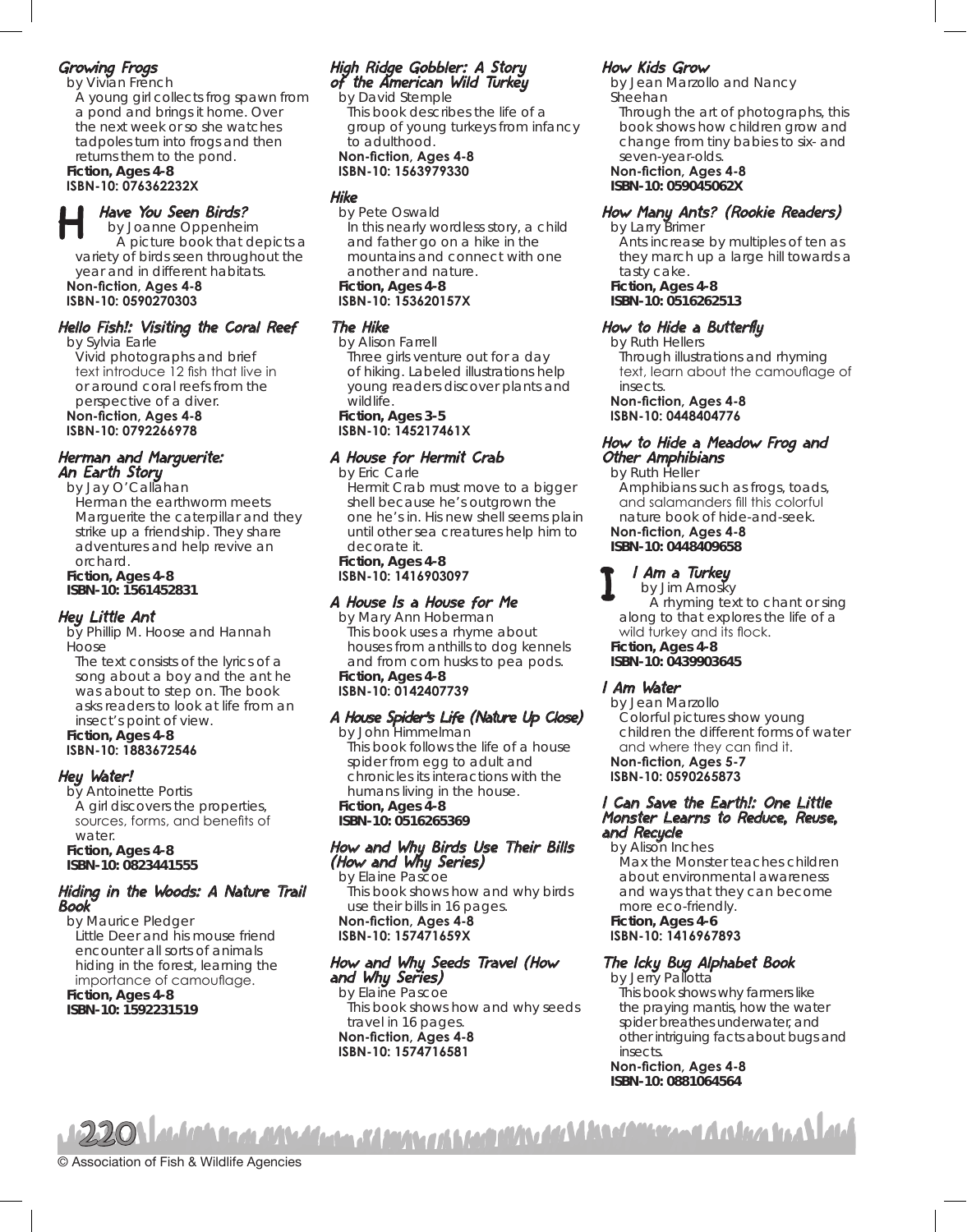## If I Were an Ant (Rookie Readers)

by Amy Moses

A child imagines how much larger things such as crumbs, puddles, trees, and even babies would seem to an ant. **Fiction, Ages 4-8** 

**ISBN-10: 0516420119**

#### If You Were My Baby: A Wildlife Lullaby (Sharing Nature With Children Book)

by Fran Hodgkins A sweet story of baby wild animals learning about their environments through their parents. **Fiction, Ages 3-7**

#### **ISBN-10: 1584690747**

#### I Like Animals

by Dahlov Ipcar One of many classics by Dahlov Ipcar that explores young children's interest in animals and nature, this book examines a child's love for animals. **Fiction, Ages 3-7**

**ISBN-10: 1909263253**

#### I Love Animals: Wild, Scary, Cute or Cuddly, We Love Them All!

by Roger Priddy This book has big colorful pictures of

animals from around the world with informative text about each animal. **Non-fiction, Baby-Preschool ISBN-10: 0312493916**

#### I'm a Seed (Hello Reader)

by Jean Marzollo Two seeds discuss the changes that take place as they grow. One becomes a marigold and the other becomes a pumpkin plant.

**Fiction, Ages 4-8 ISBN-10: 0590265865**

## I Need a Snake

by Lynne Jonell Robbie wants a snake. His mother reads him a book about reptiles, takes him to a museum and a pet store, but still won't get him one. So he creates his own out of shoelaces. **Fiction, Ages 4-8**

## **ISBN-10: 0399231765**

## In My Backyard

by Valarie Giogas Counting from one to ten, familiar backyard animals are introduced by baby and family group name. Includes what they eat, how they sound, and where they live. **Non-fiction, Ages 4-8 ISBN-10: 0977742318**

## In My Backyard

by Margriet Ruurs Paper sculptures introduce creatures we might see in our own yards. **Fiction, Ages 4-8 ISBN-10: 0887767753**

## In a Nutshell<br>(Sharing Nature with Children Book)

by Joseph Anthony

An acorn drops from an oak tree and grows. It overcomes challenges to eventually tower high in the forest, while the human scene changes below. **Fiction, Ages 4-8**

**ISBN-10: 1883220998**

## In the Small, Small Pond

by Denise Fleming A child explores the natural world and the lives of small animals and insects living around a freshwater pond. **Fiction, Ages 4-5**

**ISBN-10: 0805059830**

## In the Snow: Who's Been Here?

by Lindsay Barrett George Two children and their dog are on their way to the sledding hill. Along the way, they find signs of animal life. Realistic paintings show what they find. **Fiction, Ages 4-8 ISBN-10: 0688170560** 

## In the Tall, Tall Grass

by Denise Fleming Discover through observation and rhyming text, and from the perspective of a caterpillar, the many creatures found in a tall grassy habitat.

**Fiction, Ages 4-5 ISBN-10: 0805039412**

## I Read Symbols

by Tana Hoban Symbols are everywhere and we don't need to be able to read to understand them. How many of these 27 wordless signs can you read?

**Non-fiction, Ages 4-8 ISBN-10: 0688166962**

## Is a Camel a Mammal? (Cat in the Hat's Learning Library)

by Tish Rabe Narrated by the Cat in the Hat with help from Thing One and Thing Two, this book is filled with facts about mammals and distinguishes them from non-mammals.

**Fiction, Ages 4-8 ISBN-10: 0679873023**

## Itsy Bitsy Spider

as told by Iza Trapani The itsy-bitsy spider encounters a fan, a mouse, a cat, and a rocking chair as she makes her way to the top of a tree to spin her web. **Fiction, Ages 4-8** 

**ISBN-10: 1580891004**

## I Wanna Iguana

by Karen Kaufman Orloff A boy tries to convince his mother to let him adopt a friend's baby iguana in a series of notes. **Fiction, Ages 4-8**

## **ISBN-10: 0399237178**

## I Want a Pet

by Lauren Child

A girl wants a pet but her family keeps coming up with reasons why she can't have a lion, a sheep, a wolf, an octopus, or a boa constrictor. **Fiction, Ages 4-8 ISBN-10: 1582462380**

#### I Wonder Why the Sea is Salty: And Other Questions About the Oceans

by Anita Ganeri This answer book deals with questions pertaining to the ocean in an easy to learn format for children.

#### **Non-fiction, Ages 4-8 ISBN-10: 0753456117**



by Joanne Ryder The reader becomes a jaguar, experiencing the sights and sounds of the rainforest through its eyes. **Fiction, Ages 5-9** 

**ISBN-10: 0688129900** 

## Jingle Dancer

J

by Cynthia Leitich Smith, Ying-Hwa Hu A young Native American girl works with her community to help her prepare for dancing at a powwow. **Fiction, Ages 4-8 ISBN-10: 0688162412**

## Jody's Beans (Read and Wonder)

by Malachy Doyle Jody and her grandfather plant seeds together. Jody takes care of them and in the fall they eat the beans. **Fiction, Ages 4-8**

## **ISBN-10: 076361713X**

#### Kate and Pippin: An Unlikely Love Story by Martin Springett K

The true story of an unusual relationship between a dog and a deer. **Non-fiction, Ages 4-8**

## **ISBN-10: 0805094879**

## The Keeper of Wild Words

by Brooke Smith A girl and her grandmother go out into nature to learn words that are disappering from our language. **Fiction, Ages 5-8 ISBN-10: 1452170738**

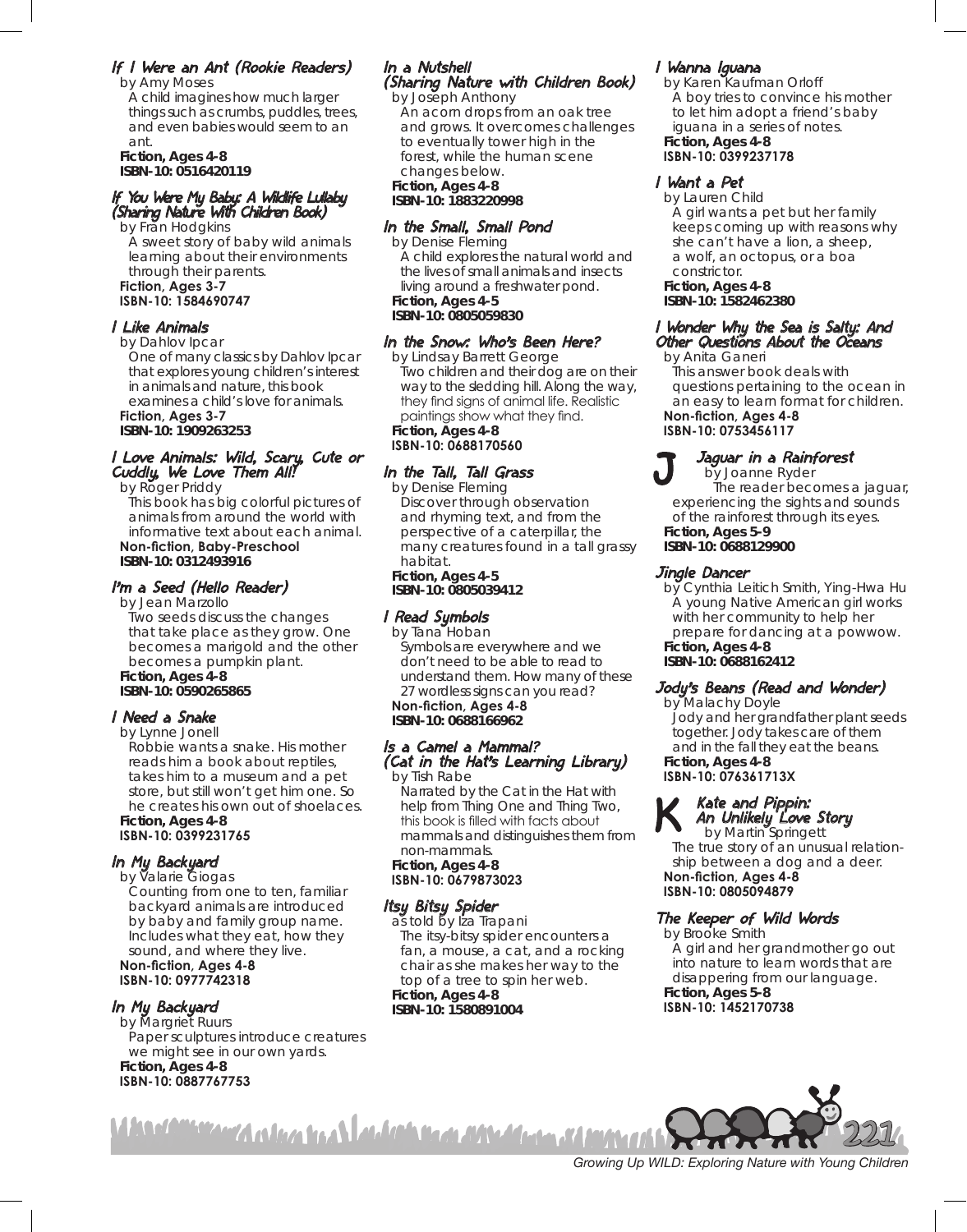## The Know-Nothings Talk Turkey (I Can Read Book)

by Michele Sobel Spirn The Know-Nothings want to celebrate Thanksgiving by serving a turkey dinner but it won't eat the salad, the potatoes, or even the squash! **Fiction, Ages 4-8 ISBN-10: 0064442519**

## Leaf Man L

by Lois Enlert A man made of leaves is blown away by the wind, and who knows where he will go—anywhere the wind blows.

**Fiction, Ages 4-6 ISBN-10: 0152053042**

#### Leaves

by Vijaya Khisty Bodach An introducation to leaves, including their growth, their funtion, and types. **Non-fiction, Ages 4-8 ISBN-10: 073689621X**

#### Let's Save Water!

by Sara E. Nelson Text and photographs show how to save water and why it is important. **Non-fiction, Ages 9-12 ISBN-10: 0736863222**

#### The Life Cycle of a Grasshopper

by Lisa Trumbauer This book describes the physical characteristics, habits, and stages of development of grasshoppers. **Non-fiction, Ages 4-8 ISBN-10: 0736820892**

## Life Cycles

by Michael Ross Walks kids through each stage of the life cycles of a sunflower, mushroom and grasshopper.

**Non-fiction, Ages 6-8 ISBN-10: 0761318178**

## Life Cycles Collection

by David M. Schwartz Titles include *Ladybug*, *Bean*, *Snake*, *Butterfly*, *Hummingbird*, *Frog*, *Tree*, *Fish*, *Spider*, *Sunflower*, *Chicken*, and *Horse*. These 16-page books can also be purchased separately. **Non-fiction, Ages 4-8 ISBN-10: 1591981654**

## The Little Fish That Got Away

by Bernadine Cook A little boy goes fishing every day but never catches anything until one special day when a little fish comes swimming by. **Fiction, Ages 4-8**

**ISBN-10: 0060557133**

## Little Owl's Day

by Divya Srinivasan Compare life in the forest at night and in the day from the perspective of a young owl. **Fiction, Ages 4-6**

## **ISBN-10: 0545916998**

#### Little Owl's Night

by Divya Srinivasan Compare life in the forest at night and in the day from the perspective of a young owl. **Fiction, Ages 4-6 ISBN-10: 0545790703**

#### Little Owl's Snow

by Divya Srinivasan Observe the change in the seasons, as winter approaches, from the perspective of a young owl. **Fiction, Ages 4-6 ISBN-10: 1338605082**

#### Little Tom Turkey

by Frances Bloxam Rhyming verse follows a Wild Turkey from hatching to becoming a big tom, learning how to avoid predators and strut his stuff. **Fiction, Ages 4-8 ISBN-10: 0892726717**

#### A Log's Life

by Wendy Pfeffer Explore the various functions of a fallen oak tree in the ecosystem. **Non-fiction, Ages 4-8 ISBN-10: 1416934837**

#### Look and Learn About Animals in the Ocean (Look & Learn About…)

by Bob Bampton A first look at natural history for preschool children. Simple text and life-like illustrations depict animals in their natural environment. **Non-fiction**

**ISBN-10: 1858541727**

## Look At This Tree (Science Emergent Readers)

by Susan Canizares Text and photographs explore the diversity of trees, their environment, shapes, and sizes. **Non-fiction, Ages 4-8 ISBN-10: 0590149989**

## Look to the North: A Wolf Pup Diary

by Jean Craighead George A year-long chronicle in the lives of three wolf pups born in Alaska as they develop and explore their environment. **Fiction, Ages 4-8 ISBN-10: 0064435105**

## Look What I Did With a Leaf

by Morteza E. Sohi This book features collages of animals cleverly and realistically formed out of leaves in an array of sizes, shapes, and colors. **Non-fiction, Ages 4-8 ISBN-0802774407**

## Lots of Spots

by Lois Ehlert A book of illustrated poems about animal camouflage and coloration. **Non-fiction, Ages 2-4 ISBN-10: 1442489278**

#### The Magic School Bus At the Waterworks M

by Joanna Cole The children ascend to a cloud, fall as drops of water into a mountain stream, flow into a reservoir, bounce through the purification system, and arrive in the school's bathroom.

**Non-fiction, Ages 6-9 ISBN-10: 0590403605**

## Mammal Tracks: Life Size Tracking Guide

by Lynn Levine and Martha Mitchell Printed on waterproof paper, this track guide uses the four basic movement patterns as the key to identification. **Non-fiction**

**ISBN-10: 09070365403**

#### Martha Moth Makes Socks

by Cambria Evans Preparing for her birthday party, Martha Moth purchases scarves and socks but while she is baking she eats it all! Happily, her friends show up with her favorite type of dust. **Fiction, Ages 4-8**

## **ISBN-10: 0618557458**

## McElligot's Pool

by Dr. Seuss A small boy is fishing in McElligot's Pool, which is nothing more than a puddle. What if the pool is connected to an underground stream that flows to sea? What might he catch? **Fiction, Ages 4-8** 

**ISBN-10: 0394800834**

## Miss Maple's Seeds

by Eliza Wheeler A little woman gathers abandoned seeds and nurtures them into beautiful plants. **Fiction, Ages 3-5 ISBN-10: 0399257926**

#### Miss Spider's Tea Party

by David Kirk A social spider invites insects to her tea party and teaches them that spiders can be fun. **Fiction, Ages 4-8 ISBN-10: 0439833051**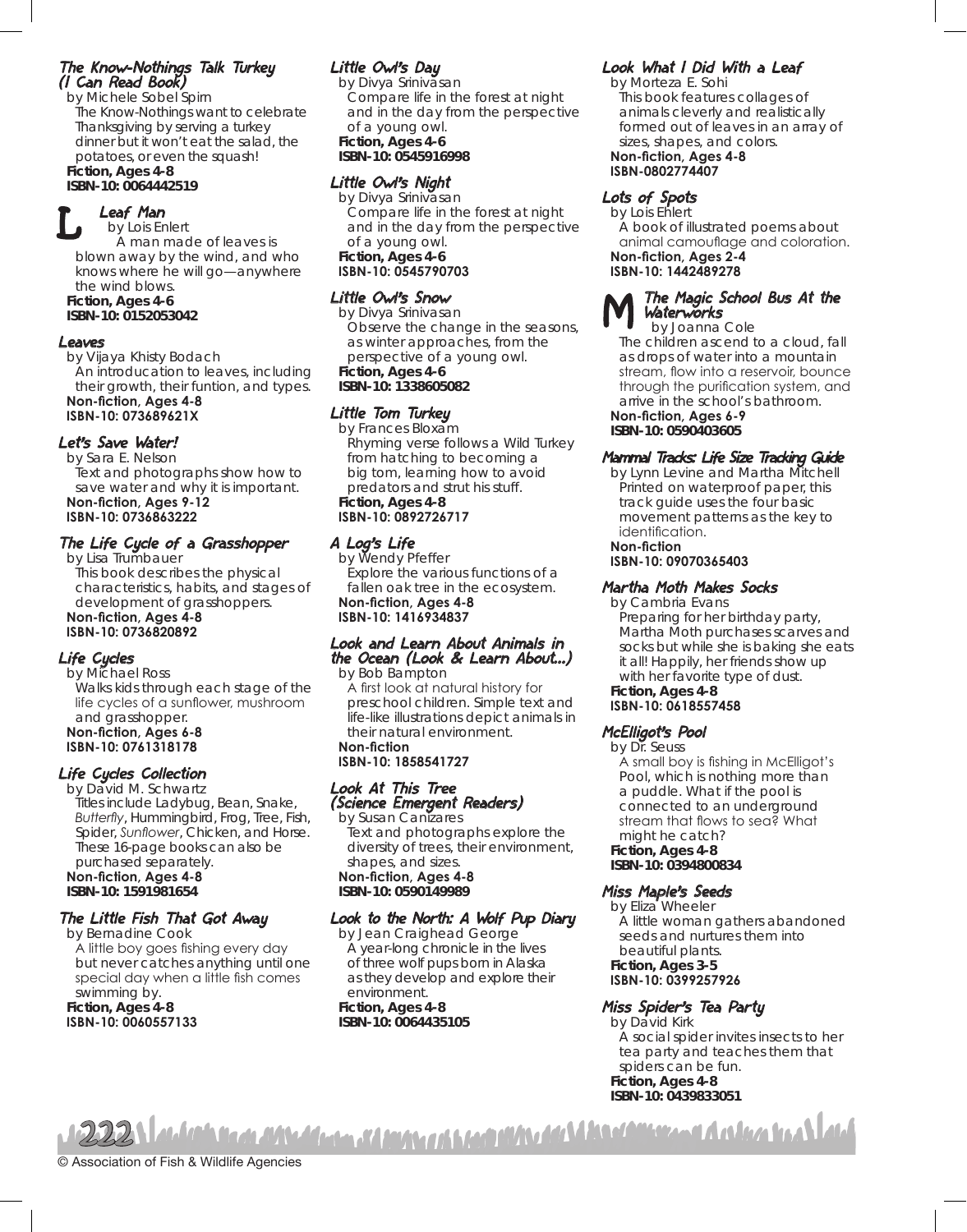#### Mister Seahorse

by Eric Carle Seahorse fathers carry the mother's eggs in his pouch before they hatch. In this story, Mr. Seahorse drifts through the sea, meeting other fish fathers along the way. **Fiction, Ages 4-8 ISBN-10: 0399242694**

## The Mixed-Up Chameleon

by Eric Carle A chameleon is bored with just changing colors. During a surprise visit to the zoo it realizes it can change size and shape as well. It wants to be like all the animals at once! **Fiction, Baby-Preschool ISBN-10: 0064431622**

#### Monarch Butterfly

by Gail Gibbons This book describes each stage of the monarch butterfly's metamorphosis and includes instructions on how to raise a monarch. **Non-fiction, Ages 4-8** 

**ISBN-10: 0823409090** 

#### Mossy

by Jan Brett A story of a turtle that is removed from, and eventually returned to, its aquatic habitat. **Fiction, Ages 3-5 ISBN-10: 0399257827**

#### My Wild Woolly (Green Light Readers Level 2)

by Deborah J. Eaton A young boy tells his mother there is a Wild Woolly in the yard. She doesn't believe him. He spends the afternoon playing with his new friend anyway. **Fiction, Ages 4-8**

## **ISBN-10: 0152051473**

#### National Audubon Society First Field Guides by Various Authors N

Each field guide features 50 common species with photos and brief descriptions.

**Non-fiction, Ages 9-12 ISBN-10: 0590640089 (Amphibians); 0590054821 (Birds); 0590641980 (Fishes); 0590054473 (Insects); 0590054899 (Mammals); and 0590054678 (Reptiles)**

#### A Naturalist Indoors: Observing the World of Nature Inside Your Home

by Gale Lawrence A field guide to the plants and animals that might be encountered in a North American house, including the natural history of some household items. **Non-fiction, Adult**

**ISBN-10: 0595167551**

#### A Nest is Noisy

by Dianna Hutts Aston & Sylvia Long Explore a variety of animal nests through poetic language and beautiful design.

**Non-fiction, Ages 5-6 ISBN-10: 1452127132**

#### No More Water in the Tub

by Ted Arnold A broken faucet sends William on a trip to find water all over his apartment building. **Fiction, Ages 4-6 ISBN-10: 0140564306**

#### Not a Buzz to Be Found, Insects in Winter

by Linda Glaser Where do insects go in the winter? How do they survive the cold temperatures?

**Non-fiction, Ages 7-8 ISBN-10: 0545563260**

## Ocean Life From A to Z O

by Cynthia Stierle Each entry from A to Z focuses on the ocean animals that begin with that letter.

**Non-fiction, Ages 4-8 ISBN-10: 079441222X**

#### On One Flower: Butterflies, Ticks and a Few More Icks

by Anthony D. Fredericks Rhyming text follows two boys in a field as they discover a thriving ecosystem on a single goldenrod flower.

**Fiction, Ages 4-8 ISBN-10: 1584690879**

#### One Hundred Hungry Ants

by Elinor J. Pinczes One hundred very hungry ants hurry to a picnic, but marching in single file seems to take too long. They start dividing into rows of 50, then 25, and so on. **Fiction, Ages 4-8** 

**ISBN-10: 0395971233**

#### One Small Place in a Tree

by Barbara Brenner A bear sharpens her claws on a tree trunk, creating a hole that over time will house salamanders, tree frogs, white-footed mice, and more.

**Fiction, Ages 4-8 ISBN-10: 068817180X**

## One Small Square Backyard

by Donald M. Silver Filled with an assortment of plants, animals and insects, this book advises naturalists to focus on a single square meter of their own yards.

**Non-fiction, Ages 4-8 ISBN-10: 0716765101**

<u>i haci diktimi Araban ta a lalah da an antalana ali mara</u>

## Ookpik: The Travels of a Snowy Owl

by Bruce Hiscock Fed by his parents, Ookpik grows quickly in the short Arctic summer. By autumn he has learned to hunt on his own and he flies south across Canada to the US to winter. **Fiction, Ages 4-8** 

**ISBN-10: 1590784618**

## Our National Symbols (I Know America)

by Linda Carlson Johnson This book tells the stories behind many of our national symbols such as the Liberty Bell, the Bald Eagle, and Uncle Sam.

**Non-fiction, Ages 4-8 ISBN-10: 1878841874**

## Outside In

by Deborah Underwood Going outside provides opportunities for connecting with nature and value of time spent outdoors.

**Fiction, Ages 4-7 ISBN-10: 1328866823**

#### Outside Your Window: A First Book of Nature

by Nicola Davies A poetic description of a child's interactions with nature that is experienced close to home. Non-fiction, Ages 3-7

**ISBN-10: 0763655495**

#### Over in the Meadow

by Olive A. Wadsworth The two books below feature the classic counting rhyme by Olive a Wadsworth (see page 96). **Fiction, Ages 4-8 Illustrator: Ezra Jack Keats ISBN-10: 0140565086 Illustrator: Anna Vojtech ISBN-10: 0735818711**

## Over in the Ocean: In a Coral Reef

by Marianne Berkes This counting book describes coral reef animals to the tune of "Over in the Meadow." **Fiction, Ages 4-8 ISBN-10: 0439760208**

#### Over and Under the Pond

by Kate Messner A child and caregiver explore interactions of species within a pond ecosystem. **Fiction, Ages 5-8 ISBN-10: 1452145426**

## Over and Under the Snow

by Kate Messner A child and caregiver explore what lives on and under the snow in a forest.

**Fiction, Ages 5-8 ISBN-10: 0545514422**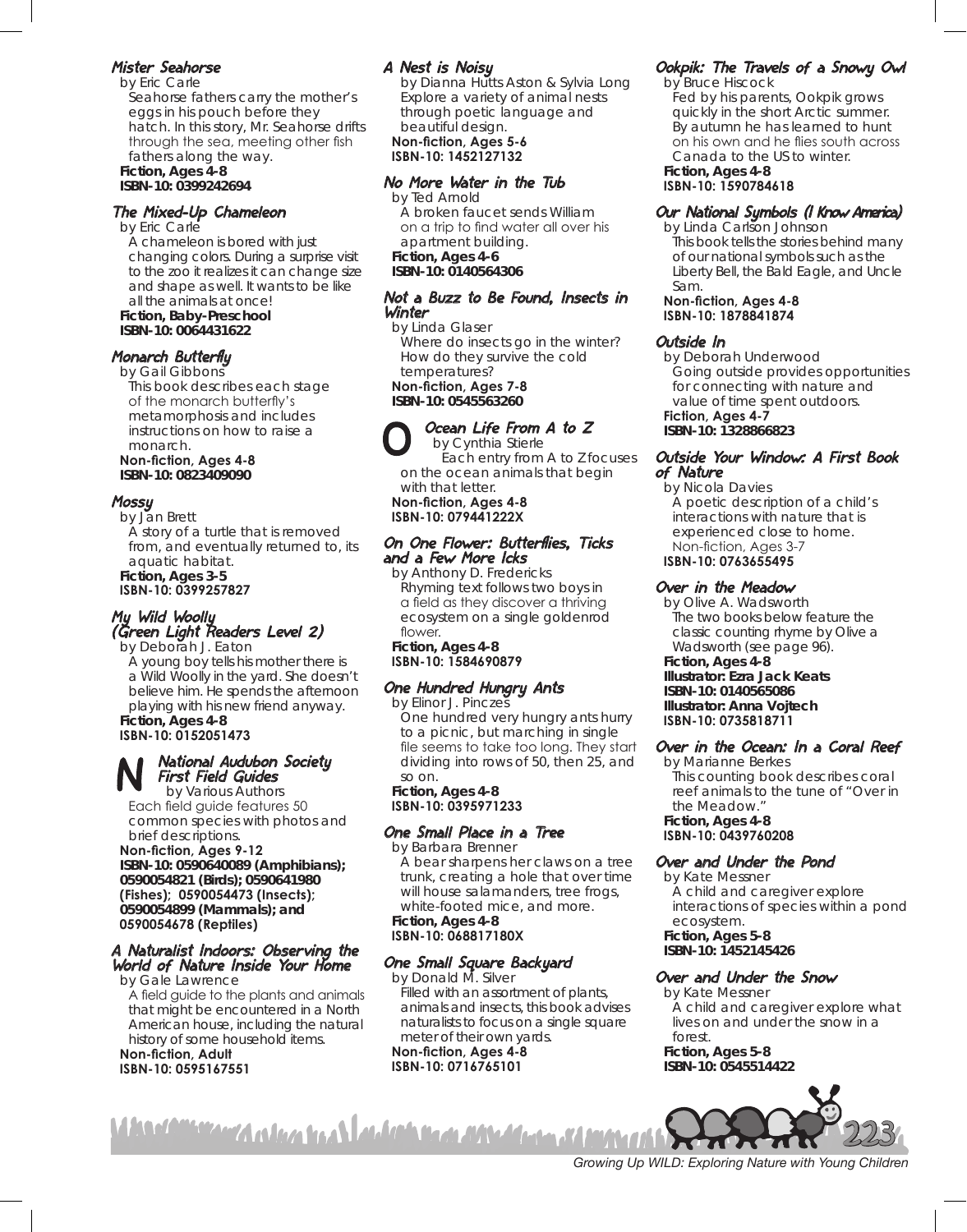## Owl (Zoobooks)

by Timothy L. Biel and John Bonnett Wexo

This book from the popular series includes the physical description, habits, behavior, and the future of owls.

#### **Non-fiction, Ages 4-11 ISBN-10: 0937934321**

#### Owl Babies

by Martin Waddell Three baby owls wake up one night and their mother is gone. They worry and wonder where she has gone

until she returns. **Fiction, Ages 4-8 ISBN-10: 0763617105** 

#### Owl Moon

by Jane Yolen

A girl and her father go on a walk on a moonlit winter night. A variety of wildlife watches them pass. The father imitates the Great Horned Owl's call and an echo returns. **Fiction, Ages 2-6** 

## **IBSN-10: 0399214577**

#### Owls

by Gail Gibbons The life cycle in this book follows a mated pair of owls as they build

their nest, tend their eggs, and raise their young. **Non-fiction, Ages 4-8**

**ISBN-10: 0823420140**

## Owls (Kids Can Press Wildlife Series)

by Adrienne Mason This book looks at two groups typical owls and barn owls - and explains where they live, what they eat, and how young owls learn.

#### Pass the Energy, Please! (Sharing Nature with Children Book) P

by Barbra Shaw McKinney In this upbeat rhyming story, the food chain connects herbivores, carnivores, insects and plants together in a fascinating circle of players. **Non-fiction, Ages 4-8 ISBN-10: 158469002X** 

#### Peterson First Guide to Insects of North America

by Christopher Leahy A condensed version of the famous Peterson Field Guides, this book focuses on the insects you are most likely to see. **Non-fiction**

© Association of Fish & Wildlife Agencies

**ISBN-10: 0395906644**

## Peterson First Guide to Urban Wildlife

by Sarah B. Landry This field guide introduces young naturalists to city wildlife. It includes many familiar mammals and birds as well as bacteria, fungi, and plants. **Non-fiction**

#### **ISBN-10: 039593544**

## Pet Show (Picture Puffins)

by Ezra Jack Keats Everyone is going to the pet show but Archie can't find his cat. What will he take instead? **Fiction, Ages 4-8 ISBN-10: 0142300004** 

#### Pickin' Peas

by Margaret Read MacDonald A pesky rabbit is eating the peas in Little Girl's garden so she puts him in a box where she intends to keep him until pea-picking season is over. The rabbit escapes! **Fiction, Ages 4-8 ISBN-10: 006027235X**

#### Plants and the Environment (First Step Nonfiction)

by Jennifer Boothroyd This guide introduces the ways plants interact with people and animals. **Non-fiction, Ages 4-8 ISBN-10: 0822586037**

## A Plump and Perky Turkey

by Teresa Bateman Pete the turkey outsmarts the town of Squawk Valley when they ask him to be a model for an arts and crafts fair, while intending to eat him for Thanksgiving. **Fiction, Ages 4-8 ISBN-10: 0761451889**

## Precious Water

by Brigitte Weninger A girl tells her cat where water is found on earth and how necessary it is to living things. She gives water to her plants, puts it in the cat's bowl, and drinks a glass herself. **Fiction, Ages 4-8**

## **ISBN-10: 0735815135**



## Rabbits and Raindrops

by Jim Arnosky Five baby rabbits follow their mother outside their nest for the first time, tasting clover and meeting grasshoppers. When it rains they go under a hedge and meet more creatures.

**Fiction, Ages 4-8 ISBN-10: 0698118154**

#### Rabbits, Squirrels, and Chipmunks (Take-Along Guide)

by Mel Boring

This book has colorful pictures, short explanations of each animal, their habitats, eating habits, and popular anecdotes.

**Non-fiction, Ages 4-8 ISBN-10: 1559715790**

#### Rachel Carson and Her Book That Changed the World

by Laurie Lawlor Pioneering environmentalist and author Rachel Carson is the subject of this picture book biography. **Non-fiction, Ages 6-8 ISBN-10: 0823431932**

## The Racing Worm Brothers

by Gary Barwin Aaron and Ryan adopt a pair of worms and teach them to count, take them on trips, and provide them with sleeping arrangements. When they race them, the worms disappear!

**Fiction, Ages 4-8 ISBN-10: 1550375407**

## Red Leaf, Yellow Leaf

by Lois Ehlert

Follow the life of a sugar maple tree from the point of view of a young child. Seeds fall from a tree in the woods, nursery workers collect the sprouts, and one day the tree is sold.

**Non-fiction, Ages 4-8 ISBN-10: 0152661972**

#### Reusing and Recycling (Help the Environment)

by Charlotte Guillain This book is part of a series designed to make children aware of the effect they have on the environment. Photographs provide visual reinforcement of learning. **Non-fiction, Ages 4-8**

**ISBN-10: 1432908944**

## Richard Scarry's The Early Bird (Step into Reading)

by Richard Scarry Early Bird is searching for a worm to play with. A frog and a mouse help out but can't find any worms either. Then Early Bird finds Wiggly Worm wearing a funny hat!

**Fiction, Ages 4-8 ISBN-10: 0679889205**



Salmon Stream (Sharing Nature with Children Book)

by Carol Reed-Jones This book follows the life cycle of a salmon from hatching in a stream, to life in the ocean, and eventually the hazardous journey home to its birthplace.

**Non-fiction, Ages 4-8 ISBN-10: 1584690135**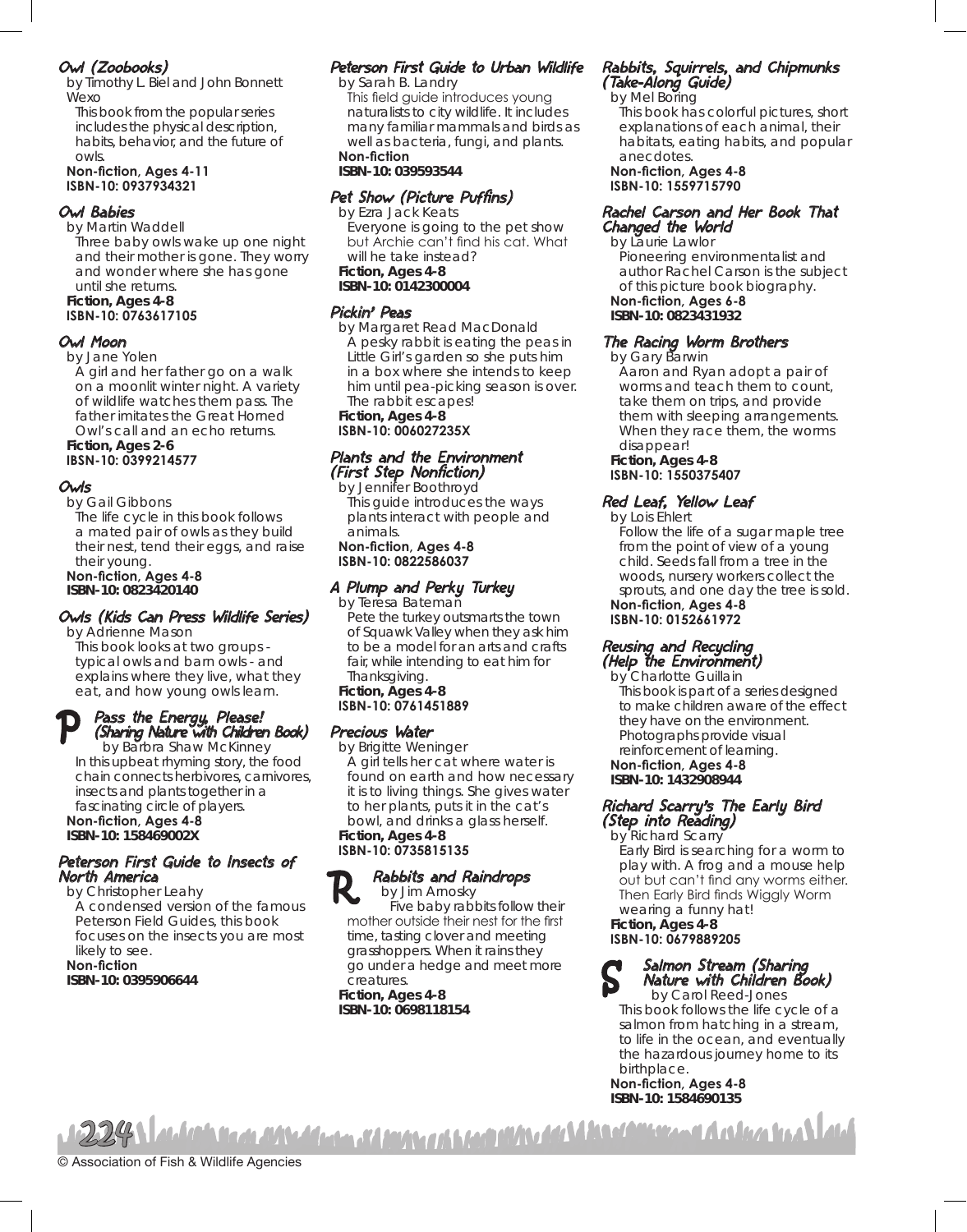#### A Seed Grows: My First Look at a Plant's Life Cycle

by Pamela Hickman Children plant a vegetable garden, watch it grow, harvest fruits and vegetables, and cut them open to reveal more seeds. **Fiction, Baby-Preschool**

**ISBN-10: 1550742000**

#### A Seed is Sleepy

by Dianna Hutts Aston Each spread is devoted to the seed's many attributes, the text building on these descriptions with interesting facts. **Fiction, Ages 4-8**

**ISBN-10: 0811855201**

#### Seeds

by Ken Robbins This book explores a variety of seeds and their methods of dispersal. **Non-Fiction, Ages 4-8 ISBN-10: 0689850417**

#### Seeds of Change

by Jen Cullerton Johnson details the life of the famous Kenyan environmental activist Wangar<sup>1</sup> Maathai. **Fiction, Ages 1-6 ISBN-10: 1600603679**

#### The Skeleton Inside You (Let's-Read-and-Find-Out Science 2)

by Philip Balestrino Your skeleton helps you leap, somersault, and touch your toes – learn all about what a skeleton can do! **Non-fiction, Ages 4-8 ISBN-10: 0064450872**

#### Sometimes It's Turkey, Sometimes It's Feathers

by Lorna and Lecia Balian Mrs. Gumm finds a turkey egg and raises it, intending to eat him for Thanksgiving. But when it's time, she decides she'd rather share her meal with the turkey than eat it. **Fiction, Ages 4-8**

## **ISBN-10: 1932065415**

#### Songs About Insects, Bugs, and Squiggly Things

by Various Artists Tracks on this audio CD include: I Love Bugs!; Instinct; Patty's Pet Python; Monarch Butterfly;

Grasshoppers; Bees In The Hive; Tiny Things; Make A Snake; The Bee Bop; Praying Mantis; Hi, Hi Firefly; Ants On Parade; Spunky Spider; and Partners In Nature.

**ISBN-10: 1563460335**

## Spiders

by Gail Gibbson This book shows how spiders are different from insects and provides information on spider behaviors and environments.

**Non-fiction, Ages 4-8 ISBN-10: 0823410811**

#### Spider's Lunch (All Aboard Science Reader Station Stop 1)

by Joanna Cole An introduction to the arachnid world, this book explains how a hungry spider must get food by building a web and then patiently waiting to catch something. **Non-fiction, Ages 4-8** 

**ISBN-10: 0448402238** 

#### Spiders Spin Webs

by Yvonne Winer This poetry book introduces 15 different kinds of spiders in twopage sections. Five lines of verse are presented along with each spider portrait.

**Non-fiction, Ages 4-8 ISBN-10: 0881069833** 

## [State] Facts and Symbols (The States and Their Symbols)

by Various Authors Presents information about the title state, including it's nickname, motto, and emblems. **Non-fiction, Ages 4-8**

## Stella and Roy Go Camping

by Ashley Wolff Stella, Roy and their mother are going camping. Roy keeps finding tracks and Stella looks them up in her book to discover which animal made them. **Fiction, Ages 5-8**

**ISBN-10: 1930238266**

## Stick Insect (Bug Books)

by Karen Hartley Describes the physical characteristics, habitat, behavior, and life cycle of the insect commonly known as the walking stick.

**Non-fiction, Ages 4-8 ISBN-10: 1432912461**

#### Stranger in the Woods: A Photographic Fantasy

by Carl R. Sams and Jean Stoick Forest animals are awakened by the birds' warning that there is a stranger in the woods. They set out to discover if there is danger and find a wonderful surprise.

**Non-fiction, Ages 2-9 ISBN-10: 0967174805**

## Sun Dance Water Dance

by Jonathan London This book features the story of a group of good friends having fun in the great outdoors on a hot summer day. **Fiction, Ages 4-8**

**ISBN-10: 0525466827**

#### Swimmy

by Leo Lionni A little fish is the lone survivor of a school of fish swallowed by a tuna. When he discovers more little fish, they band together to scare off bigger fish. **Fiction, Ages 4-8 ISBN-10: 0394826205**

#### A Swim Through the Sea

by Kristin Joy Pratt An alphabet book looks at ocean life as seen through the eyes of Seamore the seahorse.

**Non-fiction, Ages 4-8 ISBN-10: 1883220041**

#### Tame and Wild (Spyglass Books) T

by Alison J. Auch This book compares and contrasts domestic and wild animals, such as cats and lions, guinea pigs and voles, and hogs and wild boars.

#### **Non-fiction, Ages 4-8 ISBN-10: 0756502268**

## Tell Me, Tree: All About Trees for Kids

by Gail Gibbons Watercolor pictures illustrate this book about the parts of a tree and their functions, and uses for trees.

**Non-fiction, Ages 4-8 ISBN-10: 0316309036**

## Ten Little Caterpillars

by Lois Ehlert Illustrations of ten caterpillar species and the plants on which they feed, labeled by the plant name, provide young readers with a look at the movement of caterpillars while learning sequences from one to ten. **Fiction, Ages 2-8 ISBN-10: 1442433854**

## Ten Little Fish

by Audrey Wood This counting book features a school of colorful tropical fish as they disappear from sight one by one. **Fiction, Ages 4-8 ISBN-10: 0439635691**

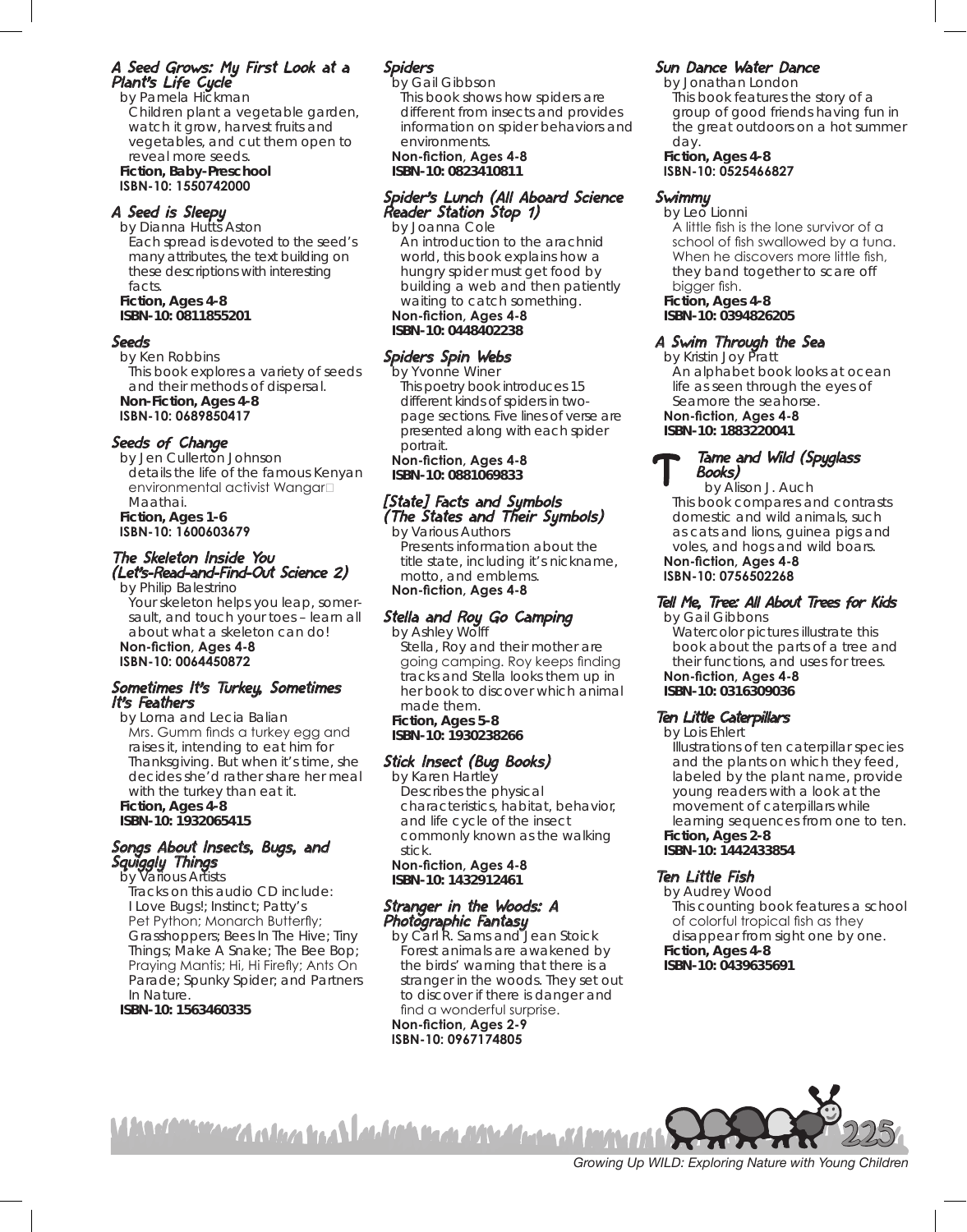## There's an Opossum in My Backyard

by Gary Bogue A baby opossum falls off her mother's back and finds herself in a suburban backyard. She learns to sneak food from the dog bowl, avoid capture by an owl, and makes friends.

#### **Fiction, Ages 4-8 ISBN-10: 1597140597**

#### This is the Tree

by Miriam Moss Life in the Saharan Desert is described using the African baobab tree as a focal point for a host of animals. **Fiction, Ages 4-8 ISBN-10: 1929132778**

#### This is Your Life Cycle

by Heather Lynn Miller Dahlia Dragonfly takes a trip down memory lane that teaches kids about the different stages of a dragonfly's life. **Fiction, Ages 4-8 ISBN-10: 0618724850**

#### The Tiny Seed

by Eric Carle

The book follows a tiny seed through all the hazards of dispersal. Once it starts growing it doesn't stop until it overtops houses and trees to become a giant flower. **Fiction, Ages 4-8 ISBN-10: 0689842449**

#### Tobias, the Quig, and the Rumplenut Tree

by Tim Robinson Tobias must release the beautiful quig bird so it can spread the seeds of the rumplenut tree. **Fiction, Ages 4-8**

## **ISBN-10: 1890817201**

## Today is Monday

by Eric Carle Each double-page spread shows a line from the song with a different animal eating a different food for each day of the week. **Fiction, Ages 4-8 ISBN-10: 0698115635**

#### Tom Turkey and Erik Eagle: Or How the Eagle Became the American Symbol

by Sandra Calder Davidson The animals of Wilderbrush Forest help out our Founding Fathers by discussing and then voting on which animal should become the national symbol.

**Fiction, Ages 4-8 ISBN-10: 1559708913**

## Too Much Garbage

by Fulvio Testa Tony and Bill go for a walk and notice all of the garbage being thrown everywhere but find a flower at the end. Bill comments, "We need less garbage and more flowers." **Fiction, Baby-Preschool ISBN-10: 073581452X**

#### The Tortilla Factory

by Gary Paulsen Paintings and prose show how corn grows, is harvested, is ground into flour, is sent to the tortilla factory, and is eaten by those who will be planting the corn. **Non-Fiction, Ages 4-8 ISBN-10: 0152016988**

#### Tracks in the Snow

by Wong Herbert Yee A little girl follows tracks in the snow, wondering who made them. Eventually the trail leads her home and she realizes she made the tracks the day before. **Fiction, Ages 4-8 ISBN-10: 0312371349**

#### Tracks, Scats and Signs (Take-Along Guide)

by Leslie Dendy Detailed illustrations help children identify which species left each track, scat, or sign. **Non-fiction, Ages 9-12 ISBN-10: 1559715995**

## A Tree Can Be...

by Judy Nayer This short poem illustrates the many things a tree can be such as a place to climb and a place to stay dry. **Fiction, Ages 4-6 ISBN-10: 0590273779**

#### A Tree is a Plant

by Clyde Robert Bulla This book follows an apple tree from a seed and through all the seasons, explaining the functions of roots, trunk, branches, and leaves. **Non-fiction, Ages 4-8 ISBN-10: 0064451968**

#### A Tree is Nice

by Janice May Udry The book explores all of the many benefits that trees provide us. Beyond making everything beautiful, you can climb them, enjoy the shade, use sticks, and much more.

**Non-fiction, Ages 4-8 ISBN-0064431477**

## Trees, Leaves and Bark (Take-Along Guide)

by Diane L. Burns

This easily readable book for kids tells them everything they could want to know about trees from the very top to the very bottom.

**Non-fiction, Ages 4-8 ISBN-10: 1559716282**

#### Trout Are Made of Trees

by April Pulley Sayre Two young children and their dads observe life in and around a stream to find out how a leaf can become  $\alpha$  fish. **Non-Fiction, Ages 4-8**

**ISBN-10: 1580891373**

## Trout the Magnificent

by Sheila Turnage Trout isn't happy being just an ordinary fish, so he goes to the animal council and asks to be allowed to fly. His fun in the air leads to unforeseen problems. **Fiction, Ages 4-8** 

**ISBN-10: 0152909621**

## The Turkey Ball

by David Steinberg This rhyming board book follows the social event of the season for a group of very stylish turkeys. **Fiction, Ages 4-8**

**ISBN-10: 0843114568**

## Two Bad Ants

by Chris Van Allsburg Two ants stay behind in the sugar bowl, but after being scooped into coffee, going in the toaster, and other mishaps, they are glad to return home when the ant troops return.

**Fiction, Ages 4-8 ISBN-10: 0395486688**

## Unbeatable Beaks

by Stephen Swinburne Lyrical, chant-along text and paper collage illustrations introduce young children to a variety of birds and their distinctive beaks. **Non-fiction, Baby-Preschool ISBN-10: 0805048022** U

#### Under One Rock: Bugs, Slugs, and Other Ughs (Sharing Nature with Children Book)

by Anthony D. Fredericks A child lifts up a rock and discovers all sorts of creatures underneath. **Fiction, Ages 4-8 ISBN-10: 1584690275**

<u>1226 Natal na amerika Maria Maria alam masa katang na Maratma na halang ka</u>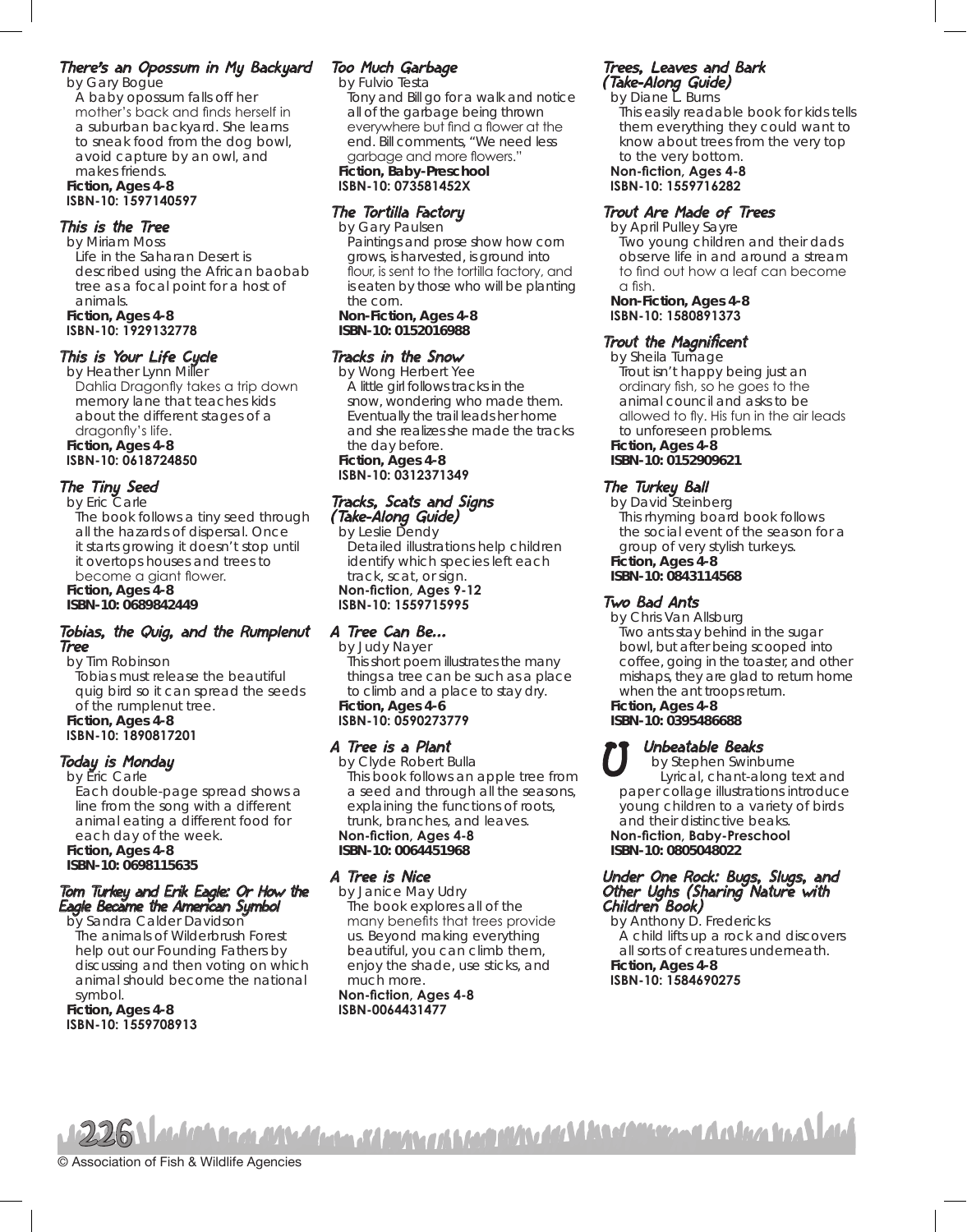## Up in the Garden and Down in the Dirt

by Kate Messner Explore the lives of many animals in a vegetable garden, above and below the soil. **Fiction, Ages 7-8 ISBN-10: 1452161365**



## The Very Busy Spider

by Eric Carle This book follows a day in the life of a spider. Blown onto a farmyard fence, she starts to spin a web. The other animals ask her to play but she's too busy spinning her web.

**Fiction, Ages 1-5 ISBN-10: 0399229191**

#### Very First Things to Know About Ants

by Patricia Grossman From the American Museum of Natural History comes a book written for three- to six-year-olds about the basic facts of an ant's life. **Non-fiction, Ages 3-6 ISBN-10: 0761107304**

## The Very Quiet Cricket

by Eric Carle A young cricket rubs his wings together all day to greet various insects, but no sound ever emerges.

As night falls, he meets a girl cricket and chirps the most beautiful sound. **Fiction, Ages 4-8**

## **ISBN-10: 0399218858**

#### Vulture View

by April Pulley Sayre Vultures are part of nature's clean-up crew and this book gives readers a glimpse of their world, soaring in the air and looking for dead animals. **Non-fiction, Ages 9-12**

**ISBN-10: 0805075577**

#### W The Wacky Wedding: A Book of Water

by Frank Asch This book teaches readers about the basic ecological concepts and importance of water in nature with simple sentences and engaging pictures.

**Non-fiction, Ages 3-7 ISBN-10: 015202348-8** 

#### The Watcher: Jane Goodall's Life with the Chimps

by Jeanette Winter This picture book biography traces Jane Goodall's life from her childhood in the U.K. to her years studying chimpanzees in Tanzania to her environmental advocacy.

**Non-fiction, Ages 4-8 ISBN-10: 0375867740**

## Water

by Emily Neye Children learn about different water sources and how water changes forms.

#### **Non-fiction, Ages 4-8 ISBN-10: 061364428X**

#### The Water Hole

by Graeme Base Animals come from the plains of Africa, the jungles of the Amazon, and the woodlands of North America to drink from the water hole in this counting book. **Fiction, Ages 4-8**

#### **ISBN-10: 0142401978**

#### Water Hole Waiting

by Jane and Christopher Kurtz A young monkey wants to take a drink from the water hole but is stopped by its mother. They wait until after dark when all of the larger animals have gone. **Fiction, Ages 4-8 ISBN-10: 0060298502**

#### The Water Princess

by Susan Verde and Georgie Badiel Modeled after Georgie Badiel's childhood experiences, "The Water Princess" follows a young girl who wants to bring potable drinking water to her West African community. **Fiction, Ages 5-8**

**ISBN-10: 0399172588**

#### Water, Water

by Eloise Greenfield A preschooler walks in the rain, fishes in a river, plays with pool toys, and observes a waterfall. **Non-fiction, Baby-Preschool**

**ISBN-10: 0694012475**

#### Water, Water Everywhere

by Cynthia Overbeck and Mark Rauzon

Explains the water cycle, the different forms water takes, and how water helps shape the planet and the creatures that live on it.

**Non-fiction, Ages 6-9 ISBN-10: 0871563835**

#### Way Up High in a Tall Green Tree by Jan Peck

A young girl climbs up a tall green tree and meets a variety of rainforest animals. She greets each animal in turn, then says "See you later!" and climbs away.

**Fiction, Ages 4-8**

**ISBN-10: 1416900713**

## We Are Bears

by Molly Grooms and Lucia Guarnotta Two Black Bear cubs emerge from their den for the first time and are instructed in proper behavior by their mother. They search for food, escape a hive of bees, and much more.

#### **Fiction, Ages 3-7 ISBN-10: 2764113439**

#### Web Weavers and Other Spiders

by Bobbie Kalman This comprehensive overview of spiders includes close-up pictures of arachnids doing what they do best—spinning, trapping, and slowly digesting their prey. **Non-fiction, Ages 4-8** 

#### **ISBN-10: 086505732X**

## We Dig Worms!

by Kevin McCloskey Tour the underground world of earthworms and learn about their anatomy, habitat, form, function in the ecosystem.

**Non-fiction, Ages 4-8 ISBN-10: 1935179801**

#### Welcome to the World of Bears

by Diane Swanson This book educates young children about bears and their environment. **Non-fiction, Ages 5-7**

**ISBN-10: 1551105195**

#### We're Going on a Bear Hunt

by Michael Rosen and Helen

**Oxenbury** A father and his four children go on a bear hunt.

**Fiction, Ages 1-5 ISBN-10: 0689853491** 

#### We're Going on a Leaf Hunt

by Steve Metzger Join three friends who go out to find autumn leaves. **Fiction, Ages 4-8 ISBN-10: 0439873772** 

#### What Color is Camouflage? (Let's-Read-and-Find-Out Science, Stage 2)

by Carolyn B. Otto This lyrical introduction to camouflage explains how and why animals hide. **Non-fiction, Ages 4-8 ISBN-10: 0064451607**

## What Do You Do with a Tail Like This?

by Robin Page Children will explore the many amazing things animals can do with their bodies in this interactive guessing book.

**Non-fiction, Ages 4-8 ISBN-10: 0439703840**

<u>Maalamaanaa ka ahaa laahaan maanaa ka maalama alamaa l</u> 227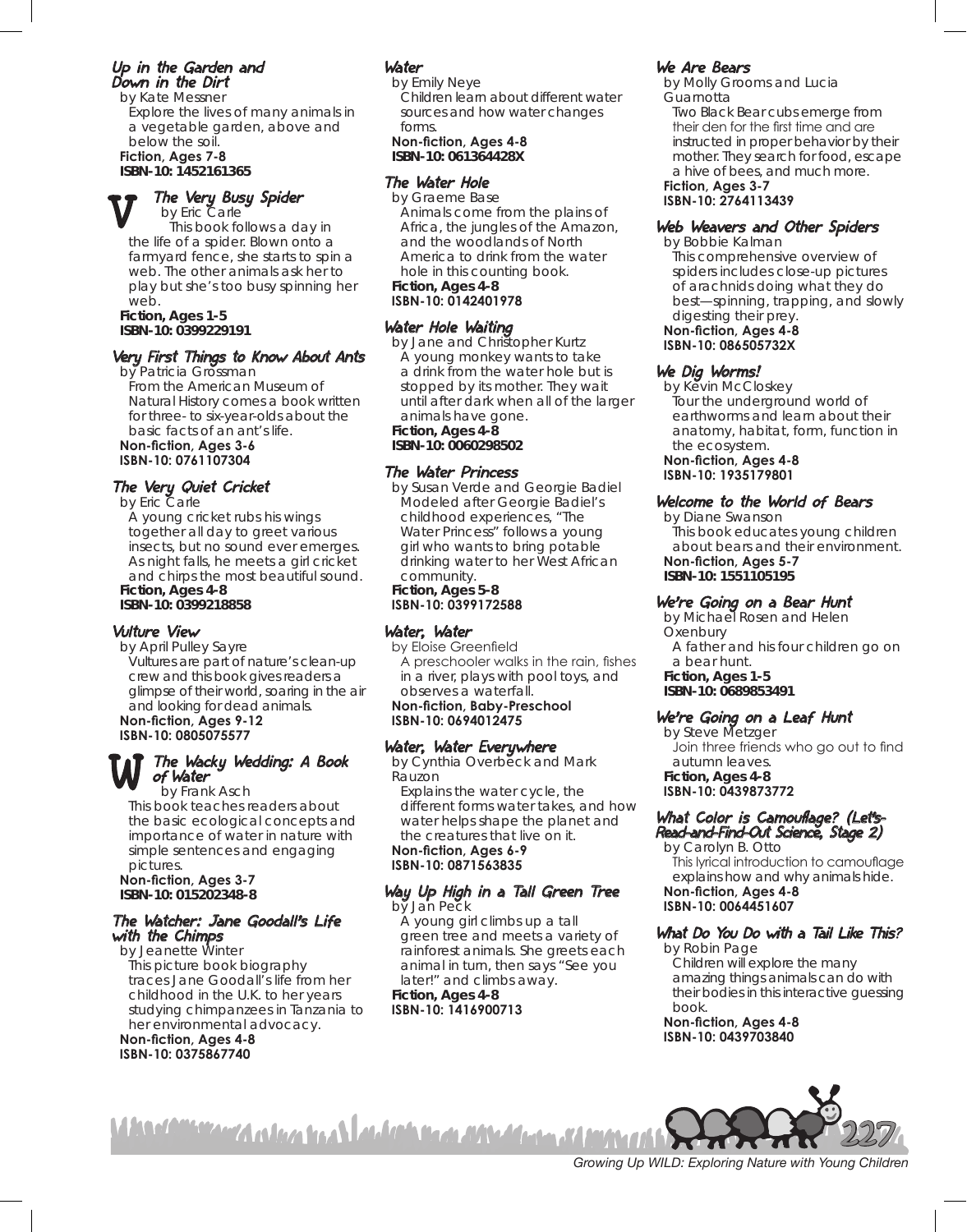What is a…

by Lola M. Schaefer The basic classes of the animal kingdom are explained in simple text.

**Non-fiction, Ages 4-8 ISBN-10: 0736890947 (Fish); 0736890939 (Bird); 0736890963 (Mammal); 0736890920 (Amphibian); 0736890971 (Reptile)**

#### What's it Like to be a Fish? (Let's Read-and-Find-Out Science 1) by Wendy Pfeffer

Learn how scales and slime keep fish healthy, how their sleek shapes help them to swim, and how they breathe differently than humans. **Non-fiction, Ages 4-8**

**ISBN-10: 0064451518**

## When Clay Sings

by Byrd Baylor This illustrated prose-poem explores the daily life of early Native Americans through the painted symbols they left behind. **Fiction, Ages 4-8 ISBN-10: 0689711069**

#### Where Are the Night Animals? (Let's-Read-and-Find-Out Science 1)

by Mary Ann Fraser

This book focuses on eight common nocturnal creatures, from the barn owl to the harvest mouse. Includes interesting tidbits about animals and activities to try at home or school.

#### **Non-fiction, Ages 4-8 ISBN-10: 0064451763**

## Where Does the Garbage Go? (Let's-Read-and-Find-Out Science 2)

by Paul Showers This book explains what used to happen to garbage, what goes into landfills, and how aluminum,

newspapers, glass bottles and jars, and plastics are recycled today. **Non-fiction, Ages 4-8 ISBN-10: 0064451143**

#### Who Eats What? Food Chains and Food Webs (Let's-Read-And-Find-Out Science)

by Patricia Lauber This book presents food chains and food webs on land and in water, showing who eats what in the wild. **Non-fiction, Ages 4-8**

## **ISBN-10: 0064451305**

#### Who Grows Up in the Ocean?: A Book About Ocean Animals and Their Offspring (Who Grows Up Here?)

by Theresa Longenecker This book has fun facts about ocean inhabitants and their young. **Non-fiction, Ages 4-8 ISBN-10: 1404802088**

## Who Lives in a Tree? (Science Emergent Readers)

by Susan Canizares and Daniel Moreton

Photographs and text depict the many different animals that live in trees, from the roots to the branches. **Non-fiction, Ages 4-8**

## **ISBN-10: 0590158562**

#### Who Needs Plants?

by Lisa Trumbauer This book explores some of the ways that animals and people use plants for food and shelter.

#### **Non-fiction, Ages 4-8 ISBN-10: 073682023X**

#### Whose Tracks Are These? A Clue Book for Familiar Forest Animals by James Nail

A brief picture-book guessing game, this book presents the tracks of six common forest creatures along with their habits and what they eat. **Non-fiction, Ages 4-8 ISBN-10: 1570980780**

#### Why Do Leaves Change Color? (Let's-Read-and-Find-Out Science, Stage 2)

by Betsy Maestro This informative concept book explains what happens to leaves in autumn as they change colors and fall from the trees.

#### **Non-fiction, Ages 4-8 ISBN-10: 0064451267**

#### Why Do Tigers Have Stripes? (Starting Point Science)

by Helen Edom Simple text and detailed illustrations combine to answer the question of each title in this series in clear, stepby-step stages.

#### **Non-fiction, Ages 4-8 ISBN-10: 0794514081**

#### Why Should I Protect Nature? (Why Should I? Series)

by Jen Green

Presents a brief, entertaining story about protecting nature instead of breaking tree branches and scattering trash. **Fiction, Ages 4-8 ISBN-10: 0764131540**

## Why Should I Recycle? (Why Should I? Series)

by Jen Green Mr. Jones sets a good example by separating his trash for recycling. He takes his class to a recycling plant.

#### **Fiction, Ages 4-8 ISBN-10: 0764131559**

## Wiggling Worms at Work

by Wendy Pfeffer

This book features the natural history of worms. Find out how worms help us as they wiggle in their underground burrows.

**Non-fiction, Ages 4-8 ISBN-10: 0064451992**

© Association of Fish & Wildlife Agencies

228

A Model Macdensman Anders to Aland <u>Anta XA Mitra Al</u>